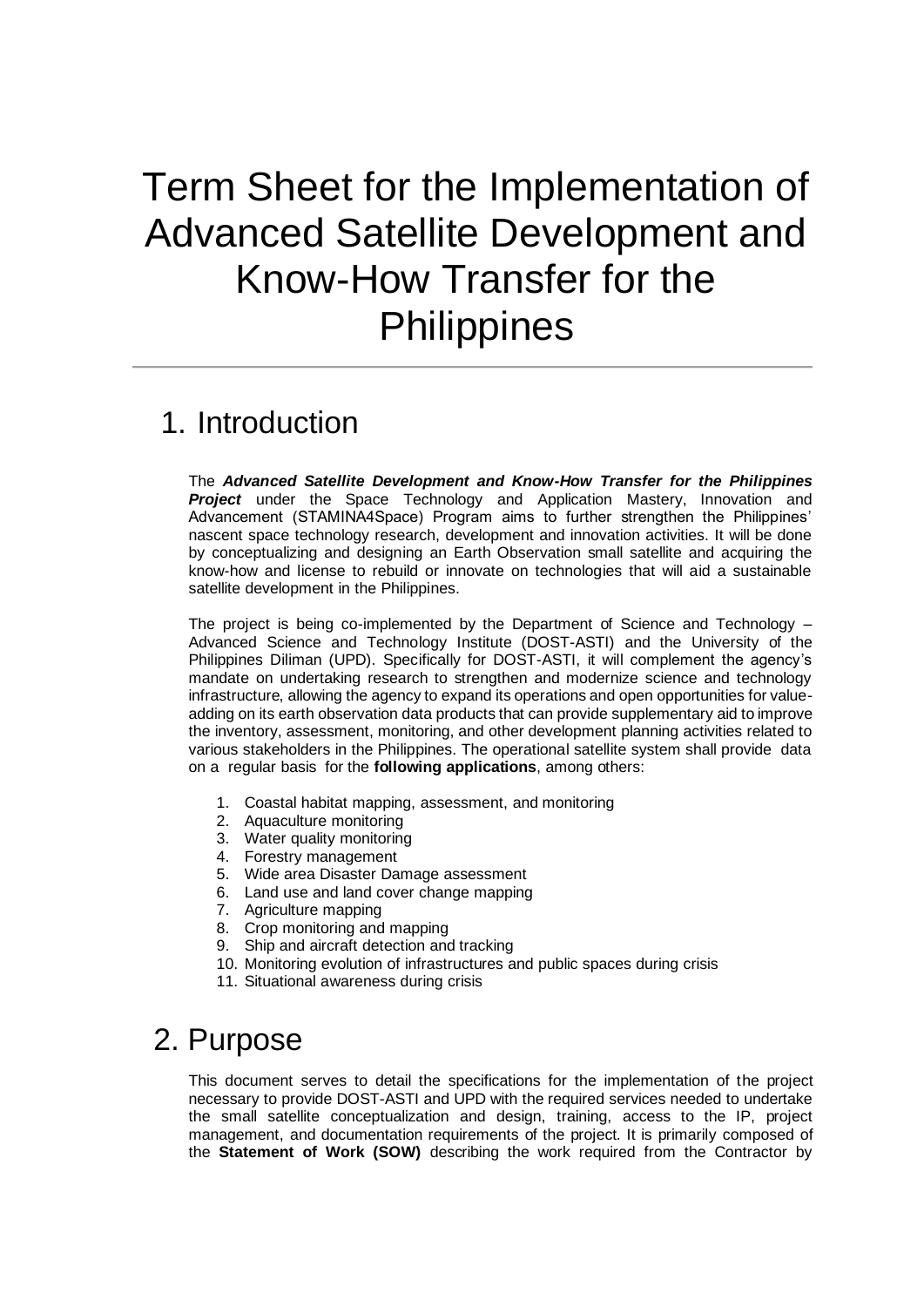fulfillment of specifications and provisions for the satellite development and the training program. Other information relevant to the ground station and the tender are also included.

# 3. Definitions

Throughout this document, the following conventions apply:

- a) the word "will" and the present tense indicate a statement of fact or intention;
- b) the word "shall" indicates a mandatory requirement;
- c) the word "should" indicates a preferred alternative, but not mandatory; and
- d) the word "may" indicates an optional feature.

"**Bidder**" refers to an individual or group who will submit a proposal for evaluation; **"Contractor"** refers to the winning Contractor

"**Project**" refers to the Advanced Satellite Development and Know-How Transfer for the Philippines Project under the Space Technology and Application Mastery, Innovation and Advancement (STAMINA4Space) Program;

"**End-user**" refers to the DOST-ASTI and UPD, who are co-implementing agencies of the project;

"**Filipino Engineers**" refer to the group of engineers selected by the End-user to undertake the satellite development and training activities relevant to the implementation of the project alongside the Contractor. "Filipino Engineers" may also be referred to as "**trainees**";

"**Trainees**" refer to all other involved theoretical training participants that have been nominated by the End-user, including the Filipino Engineers; and

"**Training**" refers to the theoretical and practical training delivered by the Contractor for the Filipino Engineers during the design phase of the satellite. Also referred to as Know-how Transfer and Training or KHTT

Abbreviations and acronyms used in the document are enumerated with their meanings in Annex A.

# 4. Additional Bidder Qualifications

The Bidder shall provide documentation of having a proven track record in satellite manufacturing and delivering know-how transfer programs. The documentation shall include the following:

- a. completion of at least 3 training programs for small satellite development in the last decade;
- b. production of at least one microsatellite in the past 3 years;

# 5. Statement of Work

## 5.1 Satellite design

The Contractor shall commit to provide a preliminary design of an operational low-earth orbit (LEO) satellite with a medium-resolution multispectral optical imager as primary payload, and automatic identification system (AIS) and automatic dependent surveillance-broadcast (ADS-B) receivers as secondary payloads. The minimum specifications of the satellite platform and payloads are given in section 6. The Contractor shall deliver pertinent documentations and files on: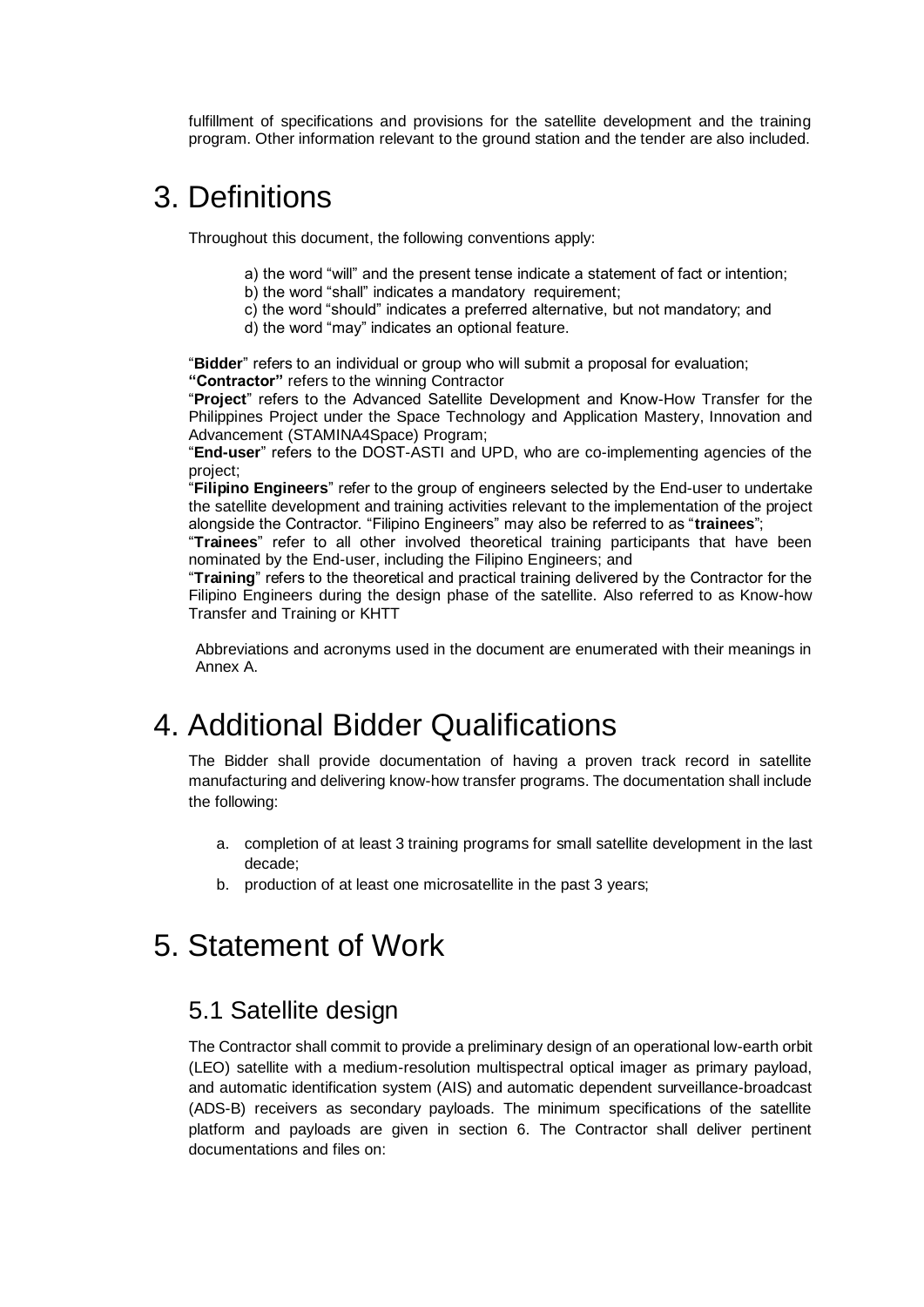- a. design of the satellite platform and payload complying to the minimum specification given in subsections 6.2-6.3;
- b. mission analyses and proposed solutions relevant to meeting the performance requirements described in subsection 6.4 that shall be delivered pre-launch during the following phase/s if the project;
- c. mission analyses and proposed solutions relevant to meeting the operational requirements described in subsection 6.5 that shall be delivered during the following phase/s of the project ;
- d. potential commercial users of its data outside the Philippines; and
- e. initial plans for the launch integration and commissioning of the satellite.

Documentation deliverables are provided in subsection 12.5 with corresponding descriptions in Annex B. The Contractor, in anticipation of a follow through activities after the contract, shall ensure that the results of the work until PDR are picked up in subsequent phase/s of the project and updated where applicable, so that the technical specifications of the mission are met.

# 5.2 Training Program

The Contractor shall conduct a training program for a pool of Filipino Engineers to develop their expertise and experience in space systems, equipping them with in-depth specialist skills in disciplines and technologies needed to deliver an advanced satellite platform and a constellation of earth observation satellites. The training program shall also facilitate the transfer of all required theoretical knowledge, skills and hands-on experience by allowing the full integration and co-location of the Filipino engineers with its project team. The theoretical courses shall be delivered remotely, which will accommodate up to thirty trainees. The rest of the training program shall be conducted at the premises of the Contractor and shall be participated in by thirteen Filipino engineers. Further details and minimum specifications of the Training Program are stated in Section 7 of this document.

## 5.3 Consultation Services

The Contractor shall provide consultation services in the following areas to the End-user to support in the further development of the Philippines as a space nation, enabling progression along the identified roadmap to establish both facilities and capability in country:

- a. Satellite data product and Mission planning
- b. Assembly, Integration and Testing (AIT) Facility Set-up
- c. Ground receiving stations (GRS) facility set-up and Assessment of GRS locations

Description of consultation deliverables are discussed in section 8.

# 6. Satellite Development

## 6.1 Mission requirements

The Contractor shall provide a design concept along with a training and licensing package for a 100-150 kilogram satellite platform that can accommodate a medium-resolution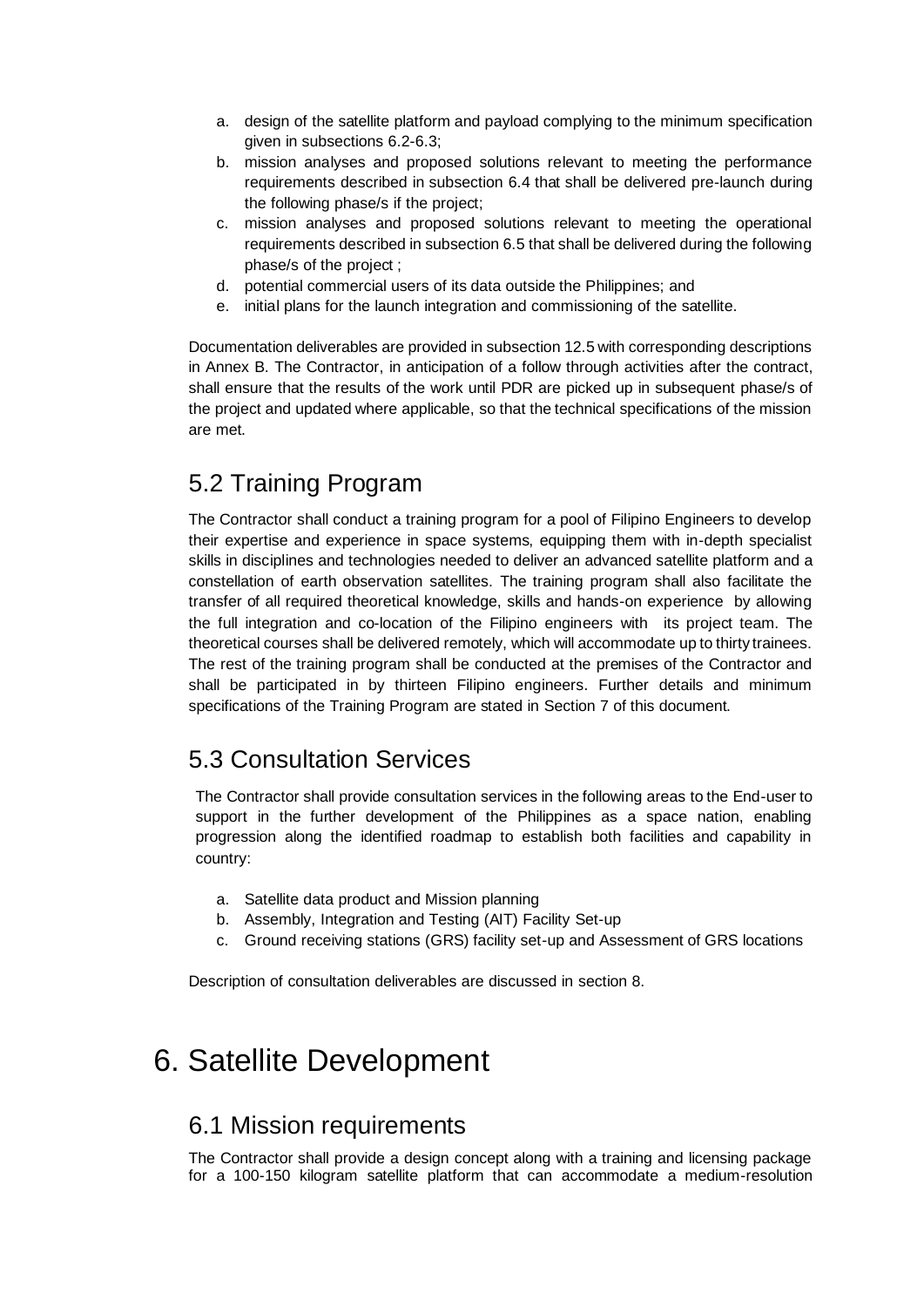multispectral optical imager with the specifications described below. Moreover, the design concept shall include provisions for propulsion, advanced core avionics with in-flight software update capability, near-real time data turnaround, an AIS payload for ship tracking and an ADS-B for aircraft tracking, among others.

Within six (6) months, the PDR shall be completed to determine the preliminary mission and satellite design specifications along with the preliminary concept of operations (CONOPS). The PDR shall present analysis that will serve as an early proof that the design concept can meet the target unit and system level specifications described in this section. This initial analysis shall include, but should not be limited to, satellite structural analysis, satellite thermal analysis, satellite system budgets and satellite computer-aided design (CAD) model. The Contractor shall also provide complete and more comprehensive specifications for the satellite upon request of the End-user to verify that the Contractor's proposed system, satellite and payloads meet the specifications as stated in this section.

## 6.2 Satellite platform specification

A mechanical structure excluding the separation system shall accommodate all the subsystems and the payload of the satellite. A platform that should be compatible with future missions will be proposed by the Contractor. Majority of the sub-systems shall be built and designed in the Contractor's facilities. At the minimum, the satellite component and unit level performance shall be able to meet the minimum specifications stated in this section:

## **6.2.1. On-Board Data Handling (OBDH) Subsystem**

The OBDH subsystem consists of the On-Board Computers (OBC) and the onboard Controller Area Network (CAN). The OBC shall be capable of management of satellite operations including the execution of telecommands and monitoring of the satellite subsystem telemetry. The OBC shall also provide telemetry data including, but not limited to, those listed in table 1. These data and a real-time subset of these shall be downloadable to the mission operators during ground contact. This shall also be responsible for the autonomous control of the spacecraft platform and payloads. The OBC will run a set of software designed to execute payload and platform operations, maintain the attitude of the satellite, monitor critical telemetry and monitor satellite safety. The OBC software shall routinely record log files of software activities such as, but not limited to, telecommands received from the ground segment, execution of telecommands and system status. These shall be downloadable for the analysis of the status and health of the satellite. The CAN enables the control of the main modules of the spacecraft that are connected to the OBC. The minimum requirements for the OBC and CAN are shown in table 2.

|    | Downloadable telemetry data*                                                                                                                 |
|----|----------------------------------------------------------------------------------------------------------------------------------------------|
| 1. | Sensor and focal plane temperature                                                                                                           |
| 2. | Date and time of image acquisition                                                                                                           |
| 3. | Sun and sensor viewing angles (in quatemion<br>values at the time of capture)                                                                |
| 4. | Satellite estimate of the center latitude and<br>longitude of the acquired image or Global<br>Positioning System (GPS) data of the satellite |
| 5. | Battery levels of the satellite                                                                                                              |

| Table 1. Minimum downloadable telemetry data to be recorded by OBC |  |
|--------------------------------------------------------------------|--|
|                                                                    |  |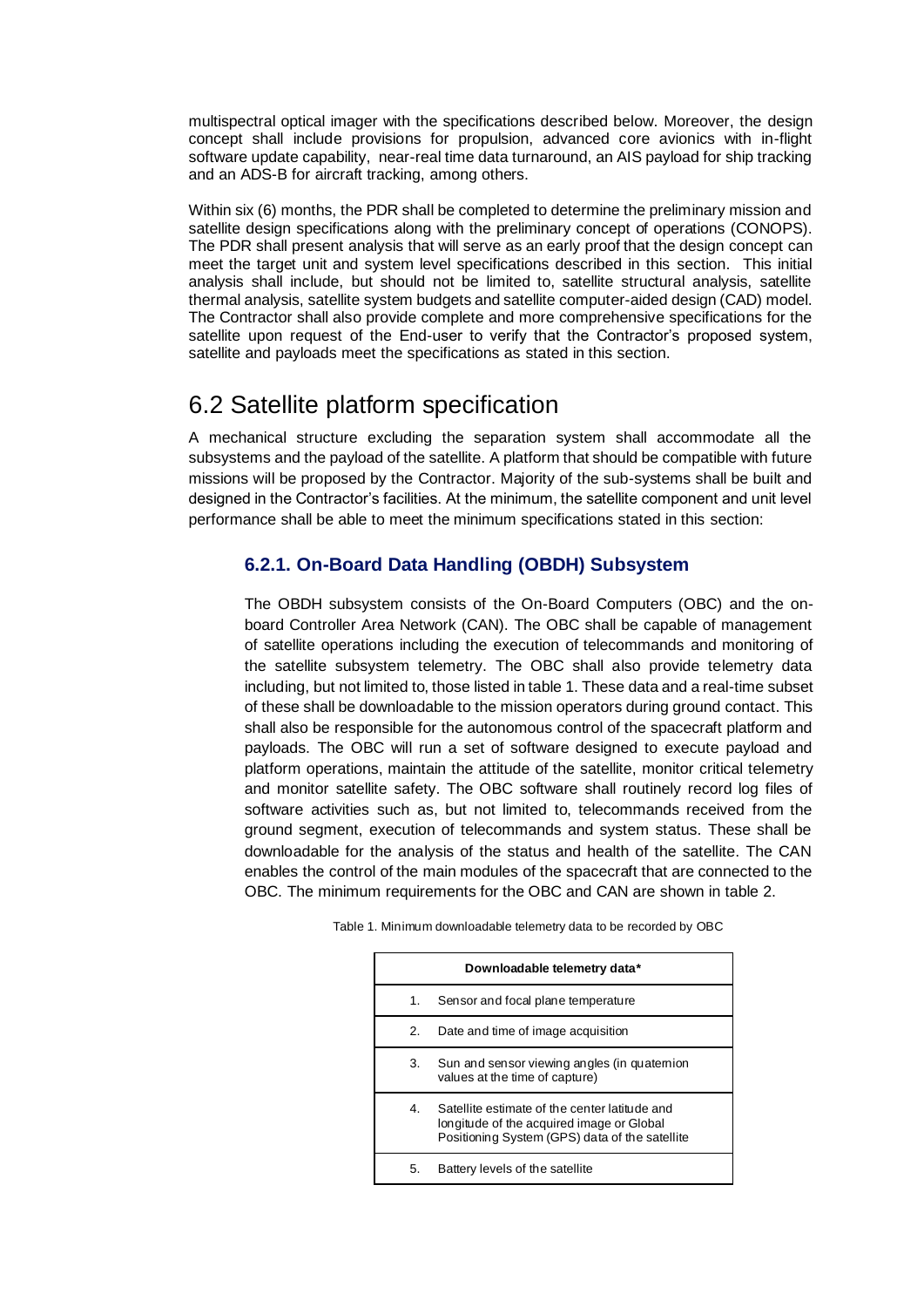| 6. | Full telemetry data of the visible acquisition or<br>download<br>- time when the cameras are turned on<br>- Imager electronics voltage consumption<br>- Imager electronics temperature |
|----|----------------------------------------------------------------------------------------------------------------------------------------------------------------------------------------|
| 7. | Storage memory and image ID                                                                                                                                                            |
| 8. | Attitude telemetry                                                                                                                                                                     |
| 9. | Voltage consumption of all platform modules                                                                                                                                            |
|    | 10. Temperature of all critical modules                                                                                                                                                |

\* Data pertinent to image processing shall be included in the image metadata and shall be downloaded simultaneously with the image.

|  |  |  |  |  |  | Table 2. OBDH subsystem components and minimum requirements |
|--|--|--|--|--|--|-------------------------------------------------------------|
|--|--|--|--|--|--|-------------------------------------------------------------|

| Qty | Component | <b>Parameter</b> | <b>Required value</b> |
|-----|-----------|------------------|-----------------------|
| 2   | OBC       | processor speed  | 60MHz                 |
|     |           | main memory      | 256 Mbytes            |
| 2   | CAN bus   | Line rate        | 388 Kbit/s            |

### **6.2.2. Attitude and Orbit Control Subsystem (AOCS)**

An AOCS shall ensure platform stability and pointing accuracy. There will be an interface integrated to the OBC which will provide telemetry and telecommand interface to the connected units. This interface will also provide and control power to the sun sensors and magnetometer. A suite of attitude actuators consisting of reaction wheels and magnetorquer rods will enable precise and active control of the attitude. The attitude data will be provided with high accuracy by a suite of attitude sensors consisting of sun sensors, magnetometers, gyros and star trackers. The AOCS shall also consist of a GPS receiver for the accurate determination of spacecraft position and velocity. It shall also provide the precise reference time for all systems on-board. A summary of quantity and requirements of the components are as follows.

| Qty | <b>Component</b>  | <b>Parameter</b>              | <b>Required Value*</b>                                                                 |
|-----|-------------------|-------------------------------|----------------------------------------------------------------------------------------|
|     | Interface module  |                               |                                                                                        |
| 4   | sun sensors*      | Field of View                 | $±58±2$ degrees on axis,<br>±66±2 degrees diagonal                                     |
|     |                   | Accuracy                      | $0.5$ degrees $3\sigma$ (with<br>calibration),<br>3.5 degrees (without<br>calibration) |
| 3   | magnetorquer rods | Magnetic moment<br>capability | $5 \text{ Am}^2$                                                                       |

| Table 3. Suite components and minimum requirements of the AOCS |  |
|----------------------------------------------------------------|--|
|                                                                |  |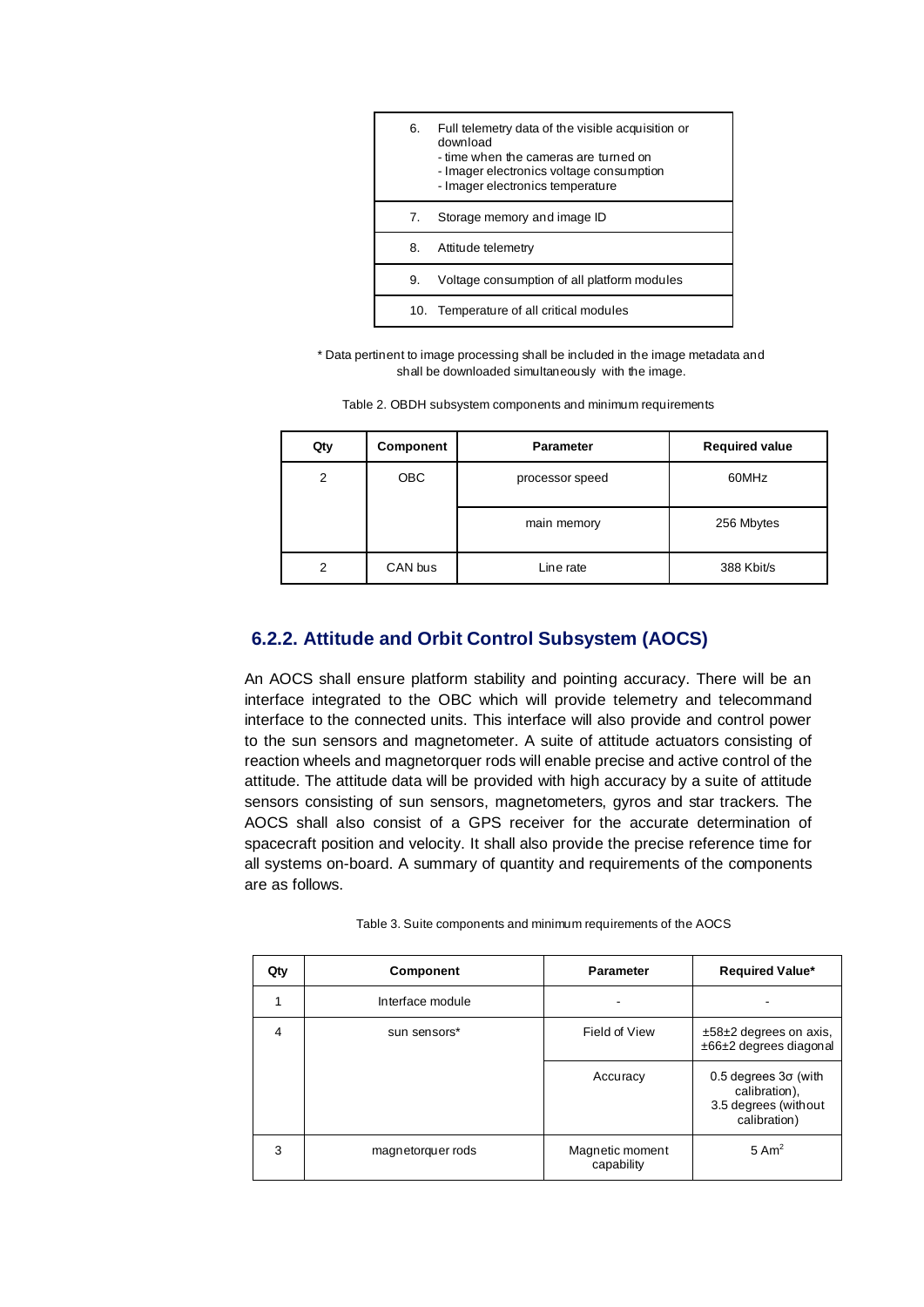| 4 | microsatellite reaction wheels     | Maximum Torque                                      | 11 mNm                              |
|---|------------------------------------|-----------------------------------------------------|-------------------------------------|
|   |                                    | Range                                               | 0-5000 RPM                          |
|   |                                    | Max. angular<br>momentum                            | 0.42 Nms                            |
| 2 | <b>GPS Receiver</b>                | 3D Position accuracy                                | 10 m (value at $2\sigma$ )          |
|   |                                    | 3D velocity accuracy                                | $0.015$ m/s (value at $2\sigma$ )   |
|   |                                    | Time accuracy                                       | <1 microseconds                     |
| 2 | magnetometer                       | <b>Field Measurement</b><br>range                   | $±120 \mu T$                        |
|   |                                    | Accuracy                                            | $\leq$ ±1% of the measured<br>value |
| 2 | star tracker data processing unit* | Space-time noise on XY<br>/ Z                       | 7.5 / 48 arcsec 1σ                  |
|   |                                    | Bias (worst case)                                   | 0.017 deg                           |
|   |                                    | Low Frequency spatial<br>(FOV) error XY / Z @<br>3σ | $9/51$ arcsec                       |
|   |                                    | High Frequency spatial<br>(Pixel) error XY / Ζ @3σ  | 6.6 / 37 arcsec                     |
|   |                                    | Temporal Noise on XY /<br>$Z$ @ 3σ                  | $11/69$ arcsec                      |
|   |                                    | Time from lost-in-space<br>(typical)                | $<$ 4s                              |
|   |                                    | Slew rate in Acquisition                            | $0.3$ deg/s                         |
|   |                                    | Slew rate in Tracking                               | Up to 3 deg/s                       |
|   |                                    | Full Moon in the Field-<br>of-View                  | No Performance<br>degradation       |
| 2 | star tracker camera head unit      | Field of View                                       | 30deg                               |
|   |                                    | <b>Baffle Sun Exclusion</b><br>Angle                | 35deg                               |
|   |                                    | <b>Baffle Earth Exclusion</b><br>Angle              | 22deg                               |
| 8 | gyros                              | Bias instability<br>Accuracy                        | $0.34$ deg/h<br>0.15 deg/sqrt(hr)   |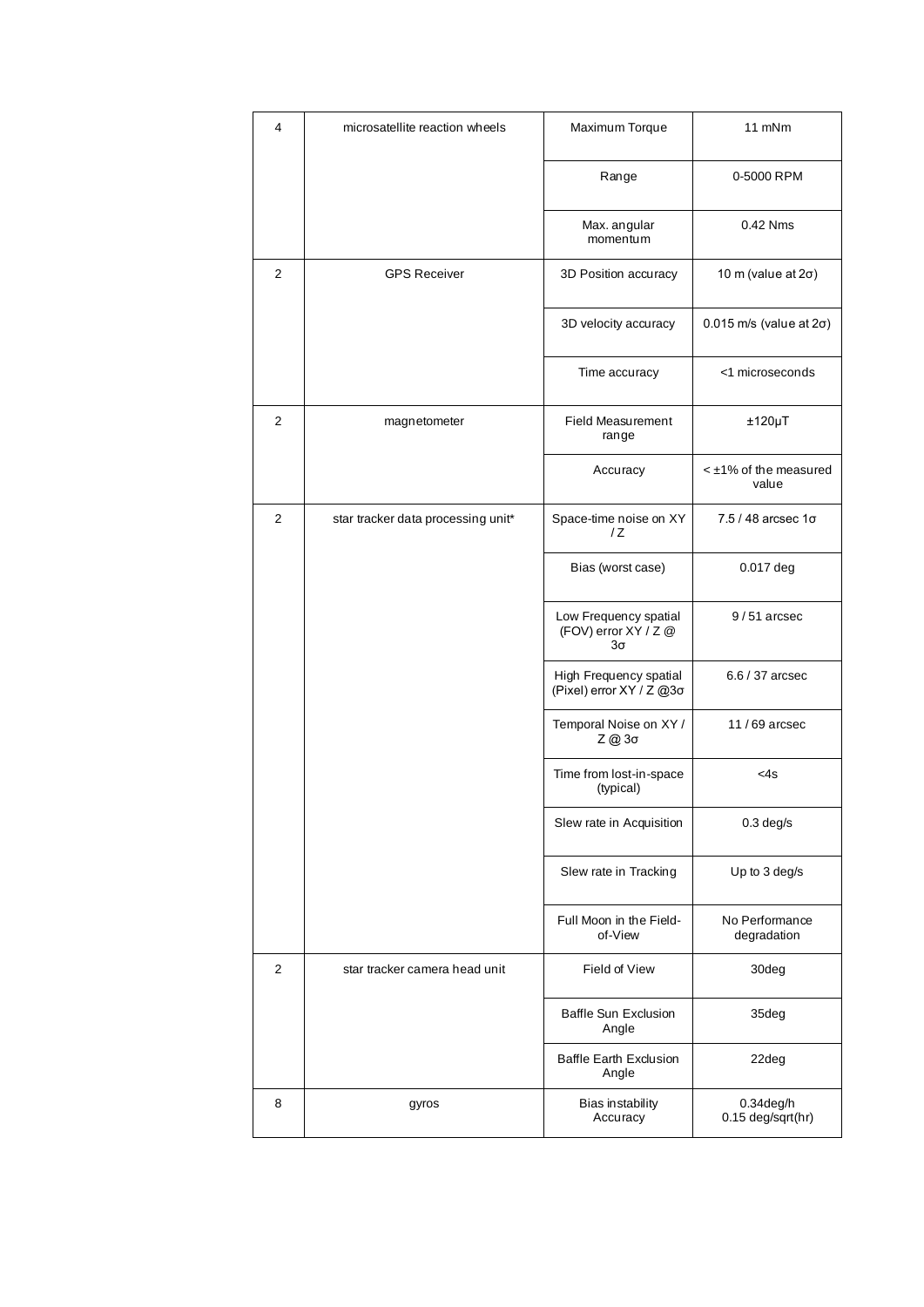*\*If any of the units mentioned above are procured from a third party supplier, then the Contractor shall procure based on those requirements, though will not be required to individually verify the specifications at unit level.*

#### **6.2.3. Satellite power system**

The satellite shall have a solar array configuration consisting of two fixed bodymounted panels and one fixed deployable panel, all panels composed of AZUR3G30 solar cell assemblies. The system shall utilize a lithium-ion battery for the storage of the power generated by the solar panels. The power generated by the solar panels will be regulated by the Battery Charge Module (BCM). This module will also be responsible for managing the charging of the battery. A Power Distribution Module shall also be responsible for the conditioning and distribution of power to the satellite subsystems. A Hold-Down Release Mechanism (HDRM) shall be responsible for the restraint during launch and deployment of solar panels upon activation during post-launch. Actuators involved shall be non-explosive. The proposed satellite power system shall consist the following components:

| Qty            | Component                                                   | Parameter                                      | Required value                                                                         |
|----------------|-------------------------------------------------------------|------------------------------------------------|----------------------------------------------------------------------------------------|
| 2<br>1         | Fixed solar panels $(+/- X)$<br>Deployable solar panel (+Y) | Efficiency<br>Solar cells<br>Maximum capacity* | 28.9 % at 28 °C<br>AZUR3G30<br>approximately 113.9 W<br>at beginning- of-life<br>(BOL) |
|                |                                                             |                                                | approximately 82.2 W<br>at end-of-life (EOL)                                           |
| $\mathbf{1}$   | Lithium ion battery                                         | Configuration                                  | 3 parallel strings with 8<br>cells in series (8S3P)                                    |
|                |                                                             | Total battery capacity                         | 13.5 Ah                                                                                |
|                |                                                             | Battery cell energy                            | 16Wh per cell                                                                          |
|                |                                                             | Battery voltage range                          | 32.8 - 24 V                                                                            |
|                |                                                             | Total battery energy                           | 384 Wh                                                                                 |
|                |                                                             | Mass                                           | 3.8 kg                                                                                 |
| $\mathbf{1}$   | Battery charge module (BCM)                                 | Number of battery<br>charge regulators         | 6                                                                                      |
|                |                                                             | Nominal power input<br>channel                 | 150 W                                                                                  |
| $\mathbf{1}$   | Power distribution module (PDM)                             |                                                |                                                                                        |
| $\overline{2}$ | Activation switches                                         |                                                |                                                                                        |

Table 4. Power system components and minimum requirements

*\*Values based on best case temperature of -40°C and worst case temperature of +70°C and may vary depending on the mission start date*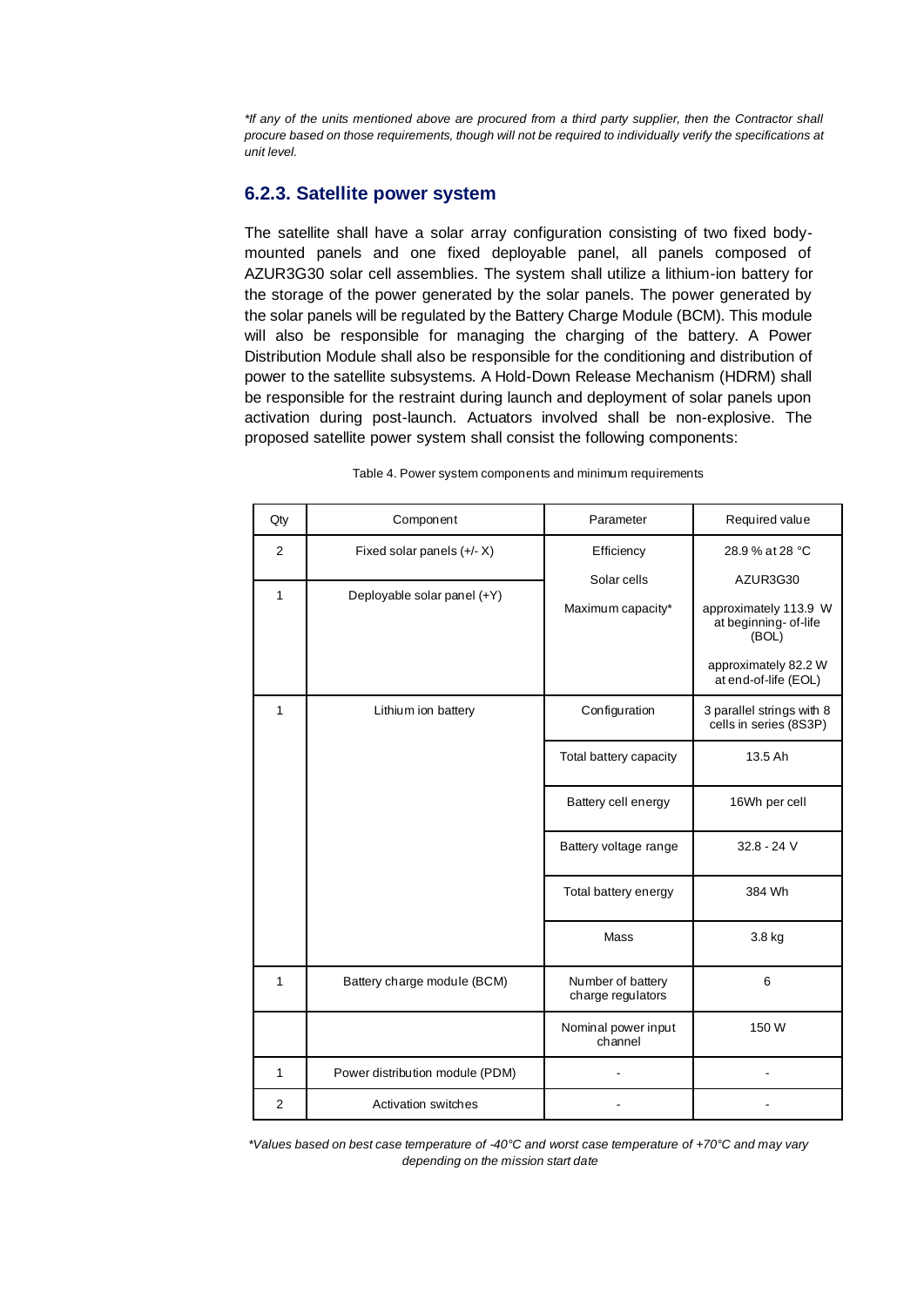### **6.2.4. S-Band Telemetry, Tracking and Command (TTC) Subsystem**

The TTC subsystem transmitter and receiver avionics shall consist of a low-rate Sband receiver and transmitter, and shall be integrated into the OBC. The S-band receiver and transmitter shall interface to the S-band patch antenna and the S-band monopole antenna outside of the spacecraft. The following table gives the summary of requirements for the TTC subsystem:

| Qty. | Component                   | <b>Parameter</b> | <b>Required value</b> |
|------|-----------------------------|------------------|-----------------------|
| 2    | S-band uplink receiver      | Data rate        | 19.2 Kbps             |
| 2    | S-band downlink transmitter | Data rate        | 38.4 Kbps             |
| 4    | S-band patch antenna        |                  |                       |
| 2    | S-band monopole antenna     | ۰                |                       |

|  |  |  |  |  | Table 5. TTC components and minimum requirements |
|--|--|--|--|--|--------------------------------------------------|
|--|--|--|--|--|--------------------------------------------------|

The satellite shall be able to store up to seven (7)-days worth of scheduled commands that can be replaced, updated or deleted up until the start of a payload or downlinking task, i.e., before the spacecraft implements the first telecommand for setting up payload data acquisition or download.

#### **6.2.5. Overall platform specification**

The satellite shall be designed to provide structural, electrical and mechanical support for all subsystems. The required system features needed for the successful fulfillment of applications mentioned in section 1 are given in table 6. The initial orbit and mass will be presented during the PDR.

| <b>Parameter</b>                     | Value                                  |
|--------------------------------------|----------------------------------------|
| Reference Orbit                      | 600 km Sun-synchronous ~10:30 LTAN     |
| Launch Mass                          | 100-150 kg                             |
| Primary payload                      | medium-resolution multispectral imager |
| Geolocation error                    | $\leq$ 250 m                           |
| Pointing accuracy                    | $0.07$ degrees (1 $\sigma$ )           |
| Platform off-pointing                | $±45$ degrees                          |
| Simultaneous imaging<br>and downlink | Yes                                    |

Table 6. Summary of Satellite Platform Minimum Specifications

### **6.2.6. Satellite Launch Vehicle**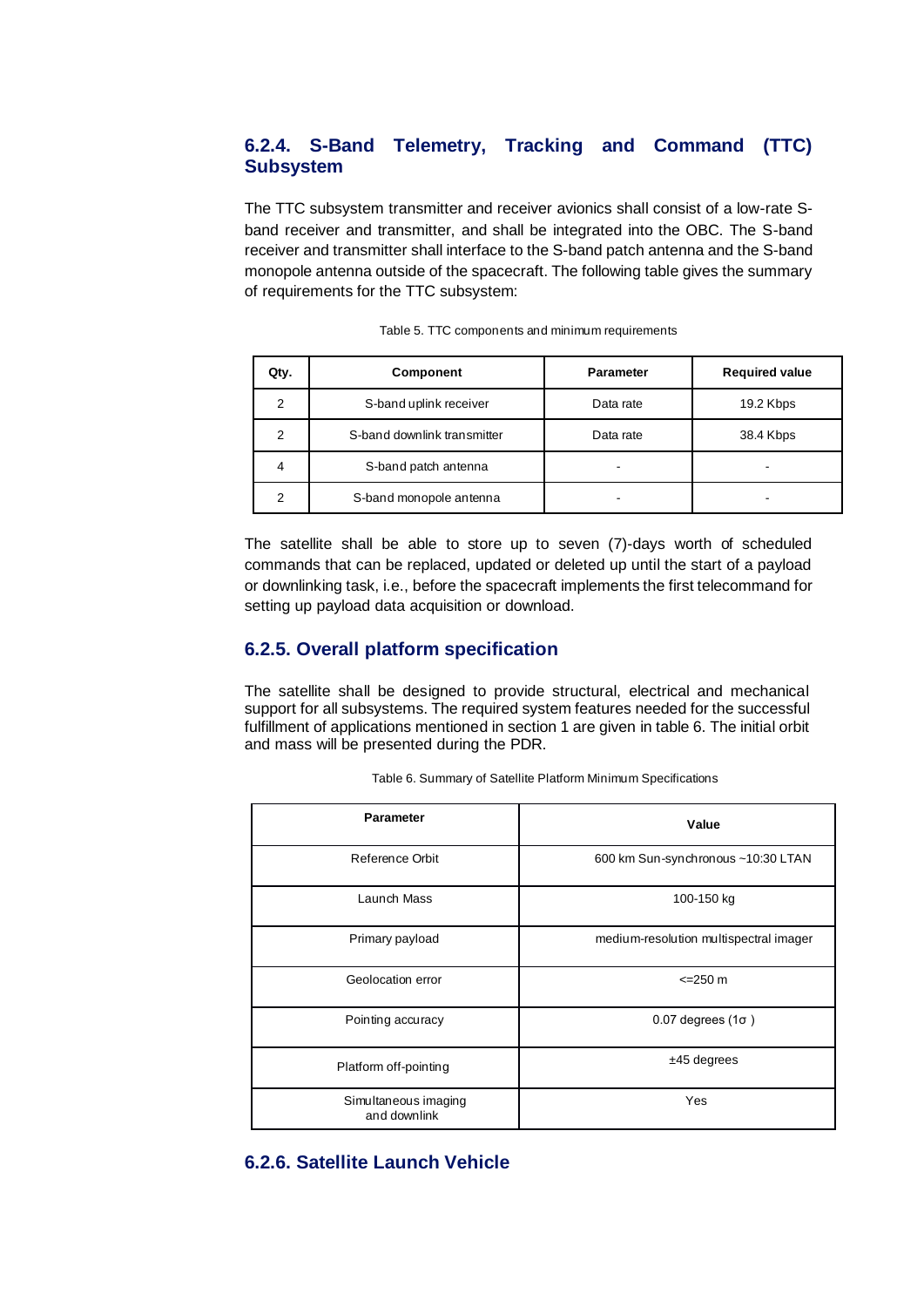The satellite platform shall support the installation on a satellite launch vehicle and allow the installation of a suitable separation system. The final launch procedure is to be determined with the launch provider who will be selected at the later stages of the satellite development.

## 6.3 Payload chain specification

The satellite platform shall have flexibility and capability to carry a multispectral imager as its main payload and allow complementary data acquisition with its secondary payloads. The optimal settings and automatically set parameters shall be reported by the Contractor at PDR and agreed with the End-user in accordance with the preliminary Concept of Operations (CONOPS).

### **6.3.1 Multispectral imager payload**

The primary multispectral imaging payload shall satisfy the minimum payload specifications in table 7. In-orbit signal-to-noise ratio (SNR) and the Modulation Transfer Function (MTF) minimum requirements in table 8 shall be presented at PDR. The Contractor shall offer flexibility on final band selection in the mission design phase and ensure comparable SNR and MTF values when changes are made to the bandwidths indicated in table 8. Narrowing down to particular band windows (620, 665 and 708) shall also yield the indicated SNR and MTF values.

| <b>Parameter</b>                           | Value                                                                                                  |
|--------------------------------------------|--------------------------------------------------------------------------------------------------------|
| Imager type                                | Complementary metal-oxide<br>semiconductor (CMOS)                                                      |
| Imaging method                             | Pushbroom with time delay<br>integration (TDI)                                                         |
| Pixel size                                 | $5.5 \mu m$                                                                                            |
| Pixel depth                                | At least 12 bits                                                                                       |
| Swath width                                | ~120 km at 600km altitude at nadir                                                                     |
| Number of bands available                  | 9                                                                                                      |
| Band edge tolerance                        | ±4nm                                                                                                   |
| Band edge slope                            | 0.008                                                                                                  |
| Equivalent Ground sample<br>distance (GSD) | 5 m at 600 km altitude at nadir                                                                        |
| <b>Binning</b>                             | 2x2, 4x4                                                                                               |
| Maximum TDI lines for all bands<br>imaged  | 200                                                                                                    |
| Operational temperature range              | <b>TBD</b>                                                                                             |
| Survival temperature range                 | -20 to +50 $^{\circ}$ C                                                                                |
| Secondary payload                          | Automatic Identification System<br>(AIS) and<br>Automatic Dependent Surveillance-<br>Broadcast (ADS-B) |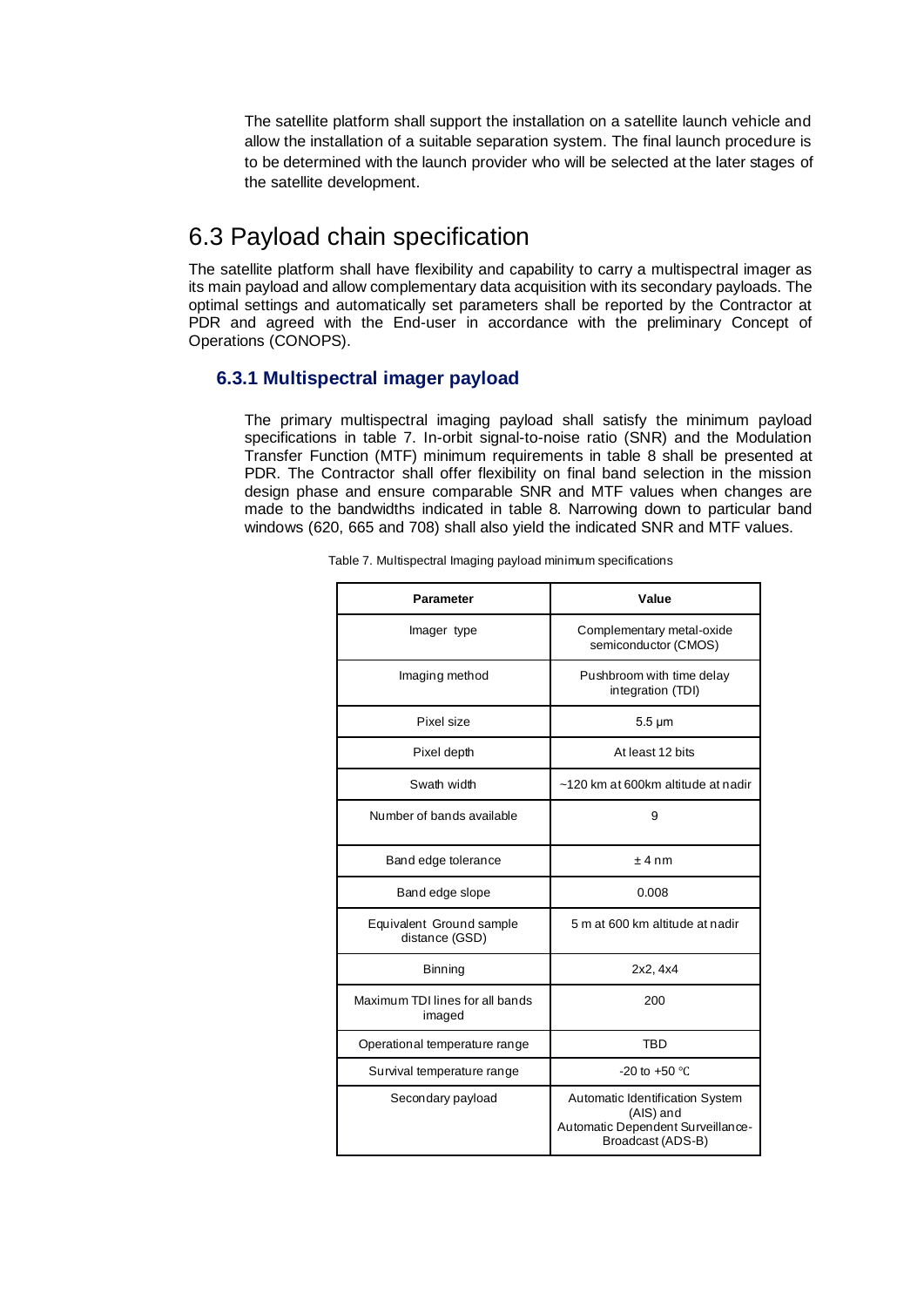| Band                 | Wavelength<br>(nm) | <b>Binning</b> | SNR* | MTF**(%) |
|----------------------|--------------------|----------------|------|----------|
| Aerosol/Coastal Blue | 433-453            | 4x4            | 171  | 3        |
| <b>Blue</b>          | 458-523            | none           | 166  | 10       |
| Green                | 535-585            | none           | 150  | 5        |
| Red                  | 630-680            | none           | 142  | 5        |
| Red Edge-1           | 690-720            | none           | 86   | 5        |
| Red Edge-2           | 727-753            | none           | 69   | 5        |
| Red Edge-2           | 769-797            | none           | 65   | 5        |
| <b>NIR-1</b>         | 777-907            | none           | 136  | 5        |
| NIR-2<br>845-885     |                    | none           | 52   | 5        |

Table 8. Multispectral imaging payload bandwidth specifications with corresponding minimum SNR and MTF requirements

*\*Assuming 10:30 LTAN at 45-degrees North at mid-summer 30% albedo, and assuming TDI of 32 for all bands except Aerosol at 16.*

*\*\*For TDI of 32 for all bands and on optical axis at nadir and at Nyquist, except Aerosol and Blue which are at half-Nyquist.*

### **6.3.2 Automatic Identification System (AIS) Receiver**

The satellite shall have an AIS receiver as one of the secondary payloads to support maritime applications. The day in the life scenario defining how the secondary unit will be used shall be agreed with the End-user by PDR in order to verify the system design.

Table 9. AIS minimum specifications

| <b>Parameter</b>         | Value                                                                       |
|--------------------------|-----------------------------------------------------------------------------|
| Channel Frequencies      | 161.975 MHz, 162.025 MHz                                                    |
| Channel selection        | Default to be specified by End-user                                         |
| <b>Channel Bandwidth</b> | 25 kHz                                                                      |
| Data Output              | Digitised AIS channel as baseband IQ<br>samples or demodulated AIS messages |
| Data Output Interface    | LVDS                                                                        |
| Noise Figure             | 5 dB                                                                        |
| Power Interface          | 28V DC unregulated                                                          |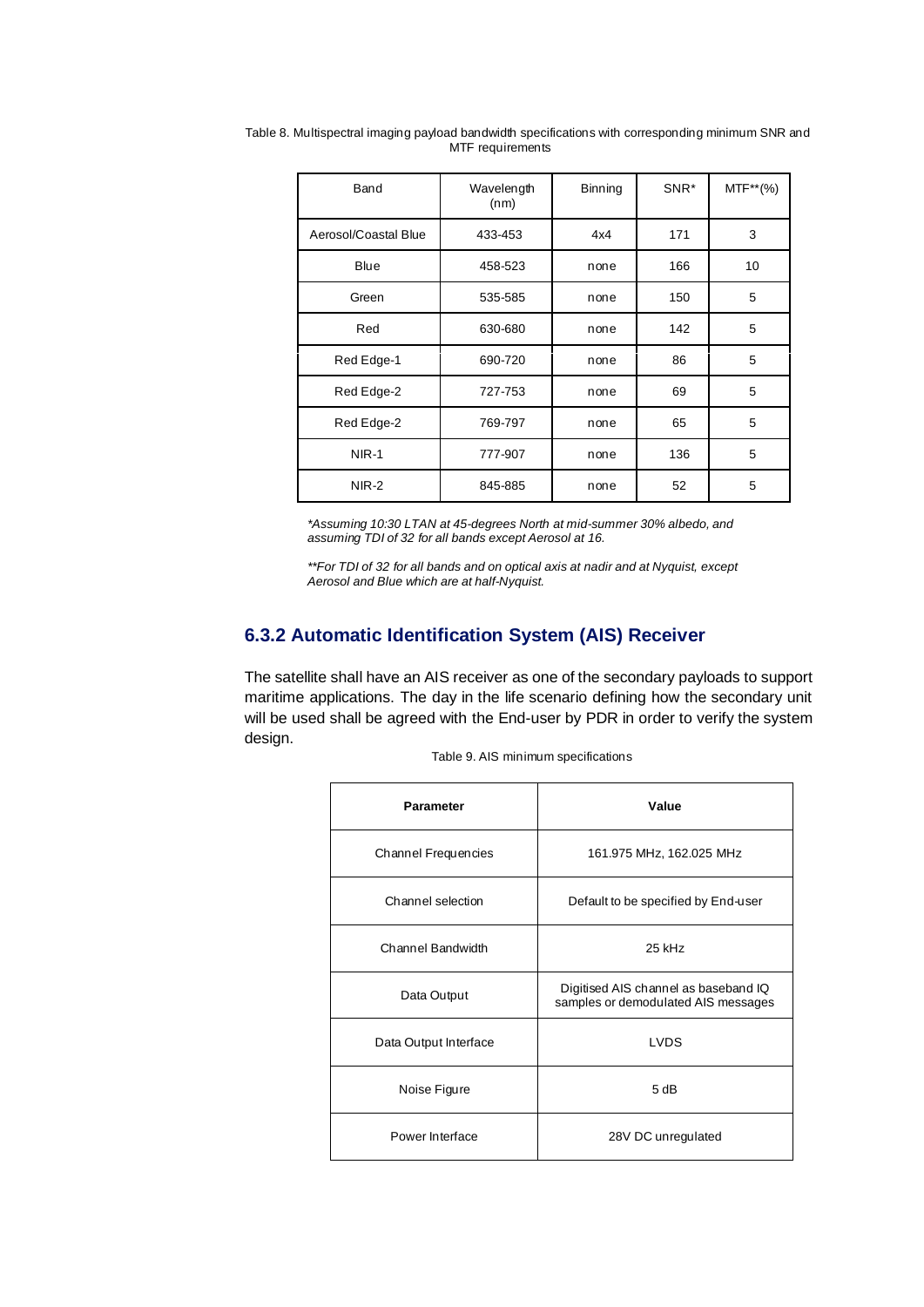| Command/Telemetry Interface | CAN                          |
|-----------------------------|------------------------------|
| <b>RF Input Connector</b>   | Subminiature version A (SMA) |

The AIS is designed to receive signals which are compliant to the International Telecommunication Union (ITU) as indicated in ITU-R M.1371. For readability, an .xml file shall be provided where the binary AIS data have been converted to ASCII following the NMEA 0183 format.

### **6.3.3 Automatic Dependent Surveillance-Broadcast (ADS-B) Receiver**

The satellite shall have an ADS-B receiver as one of the secondary payloads to support aeronautical applications. The day in the life scenario defining how the secondary unit will be used shall be agreed with the End-user by PDR in order to verify the system design.

| <b>Parameter</b>            | Value                                          |
|-----------------------------|------------------------------------------------|
| Channel Frequencies         | 1090 MHz                                       |
| Channel Bandwidth           | $2.6$ MHz                                      |
| Data Output                 | Demodulated ADS-B messages in binary<br>format |
| Data Output Interface       | LVDS                                           |
| Noise Figure                | 5 dB                                           |
| Power Interface             | 28V DC unregulated                             |
| Command/Telemetry Interface | CAN                                            |
| <b>RF Input Connector</b>   | <b>SMA</b>                                     |

|  | Table 10. ADS-B minimum specifications |
|--|----------------------------------------|
|  |                                        |

## **6.3.4 Payload data handling unit (PDHU) and Payload**

#### **Downlink**

The PDHU is responsible for uploading settings to the payload and for recording, managing and storing its data. This unit also implements compression necessary for data download. The temporary storage of payload data and the downlink shall have the following specifications:

| <b>Parameter</b>                                           | Minimum Value                |
|------------------------------------------------------------|------------------------------|
| On-board data storage capacity at the<br>beginning of life | 500 GB                       |
| Compression algorithm                                      | JPEG-LS Lossless compression |
| Over-the-air transmission rate                             | 400 Mbps at X-band           |

Table 11. PDHU and payload downlink specifications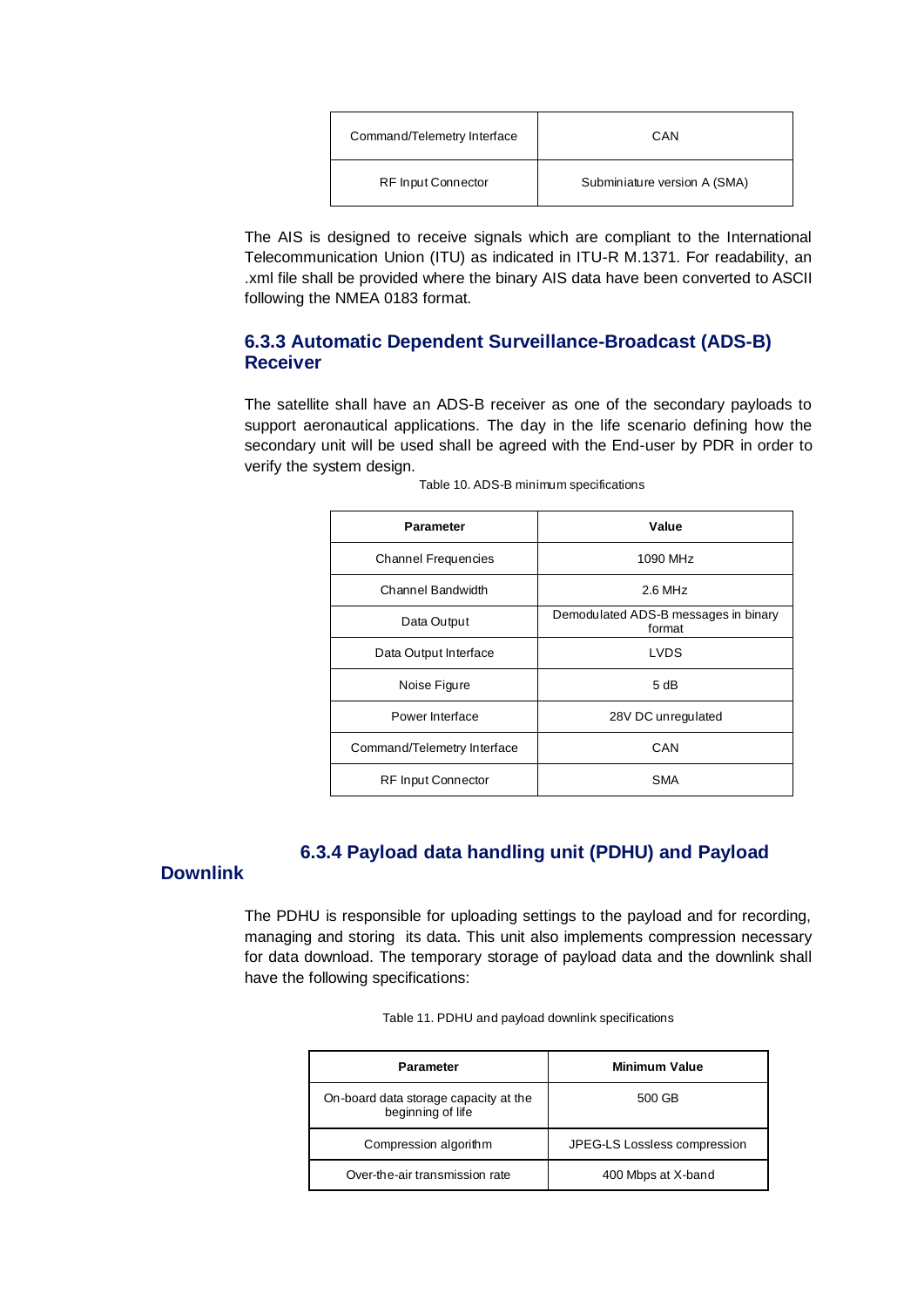| Effective transmission rate | 360 Mbps at X-band                           |
|-----------------------------|----------------------------------------------|
| Broadcast mode              | Automatic repeat request (ARQ) or<br>non-ARQ |

## 6.4 Performance requirements

The Contractor shall report solutions to the following performance requirements to be met pre-launch. This shall be verified by design or analysis during the design phase. A preliminary report of all pertinent files, softwares, content, formats and sizes, including corresponding export restrictions, shall be provided during the PDR.

## **6.4.1 Imaging Capacity and Daily Throughput**

Simulation results showing the imaging capacity and daily throughput shall be provided by the Contractor (table 12). Inputs to the simulation are the required satellite specifications and the locations of local ground stations. Also included in the report are binning parameters, number of bands captured and the access times needed for the download of a given throughput during (1) download-dedicated pass and (2) simultaneous imaging and download pass.

| <b>Performance Parameter</b>                                        | Value                   |
|---------------------------------------------------------------------|-------------------------|
| <b>Imaging Capacity</b>                                             |                         |
| Average Access time (based on one ground<br>station based in Davao) | $~26$ minutes           |
| Average Revisit time at nadir*                                      | 7-89 days               |
| Average Revisit time* (off-pointing at 10<br>degrees)               | 6-9 days                |
| Daily throughput                                                    | 38 GB                   |
| Equivalent daily area imaged                                        | 123,000 km <sup>2</sup> |
| Equivalent daily strip length                                       | 1,018 km                |
| Equivalent imaging time                                             | 147 s                   |

Table 12. Minimum performance requirements for imaging

\*This is an average revisit time based on the reference orbit of 600km SSO LTAN 10:30:00. This revisit time may change over lifetime if orbit is not maintained and will also depend on the final injected orbit. Further analysis to refine this value will be performed during the design phase of the mission.

### **6.4.2 Simultaneous Imaging and Download of Primary and Secondary payload data**

The satellite system shall allow simultaneous image and data capture of the multispectral imager and secondary payloads to enable data from all three (3) payloads to be captured for the same target area in the same time frame. The primary payload data shall be able to be captured and downloaded in a single pass.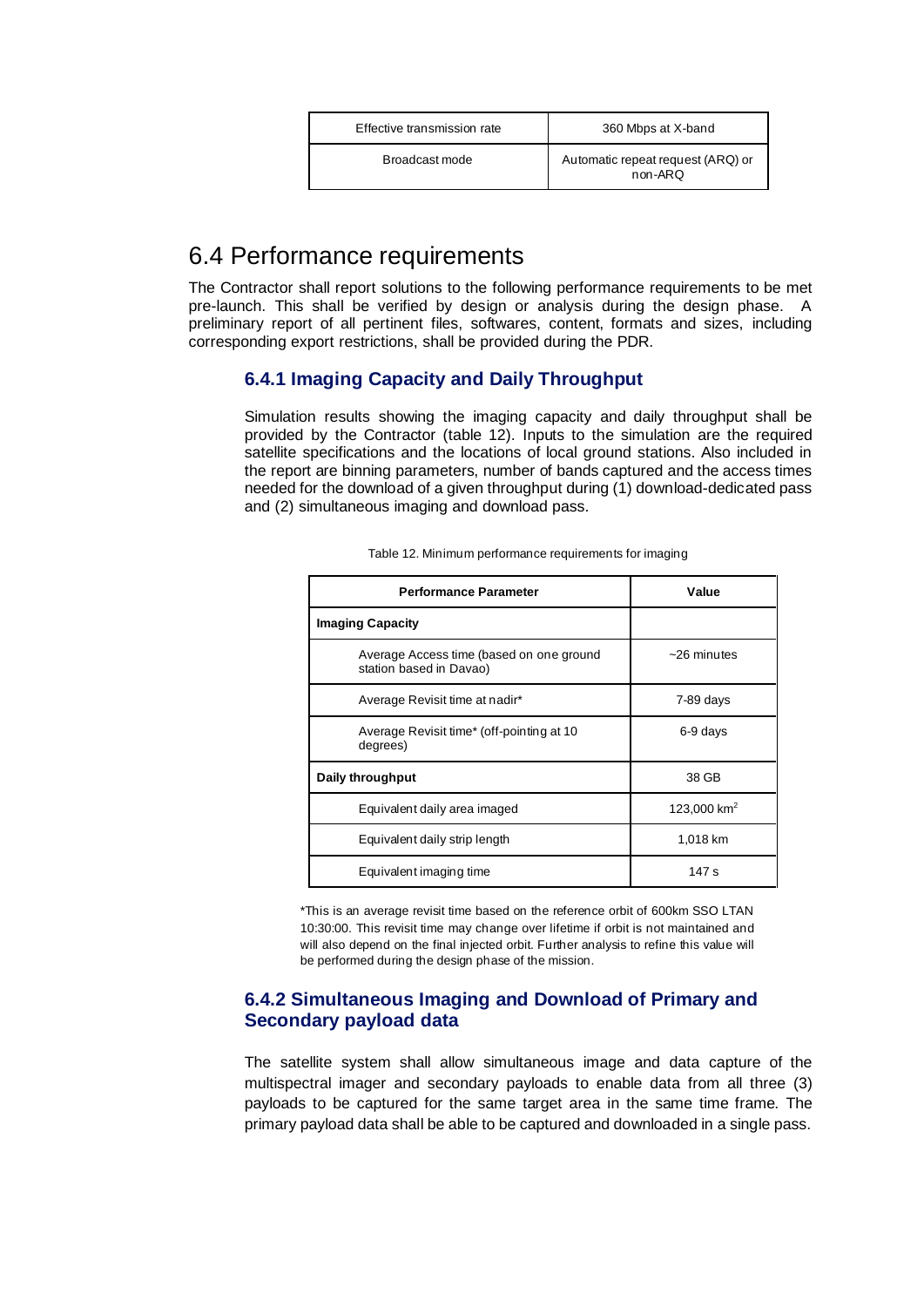### **6.4.3. Near-real time data turnaround**

For the primary payload, the satellite shall be capable of simultaneous imaging in nine (9) bands and download for payload data. Files shall be created in the PDHU during image capture and will be able to be downloaded as soon as they are closed, enabling this near-real time data download or downlink.

### **6.4.4 Data Products**

Image processing software shall be supplied in follow-on phase contract to produce the following image products:

a. A single georeferenced image product containing the blue, green, and red spectral bands, at 5m sampling.

b. Separate georeferenced image products for each of the other spectral bands at 5m sampling, except the coastal blue which will be at 20m sampling.

c. File format in public domain metadata standard (e.g. GeoTIFF, or other more compressed formats NetCDF, HDF, HDF5 or HDF-EOS)

### **6.4.5 Redundancy**

The satellite shall be dual redundant in the avionics, AOCS system and payload chain with graceful degradation in the imager and reaction wheels. The quality of the captured images and performance of the satellite shall not deteriorate upon use of the backup components. The AIS and ADS-B payloads and the propulsion system shall be single string.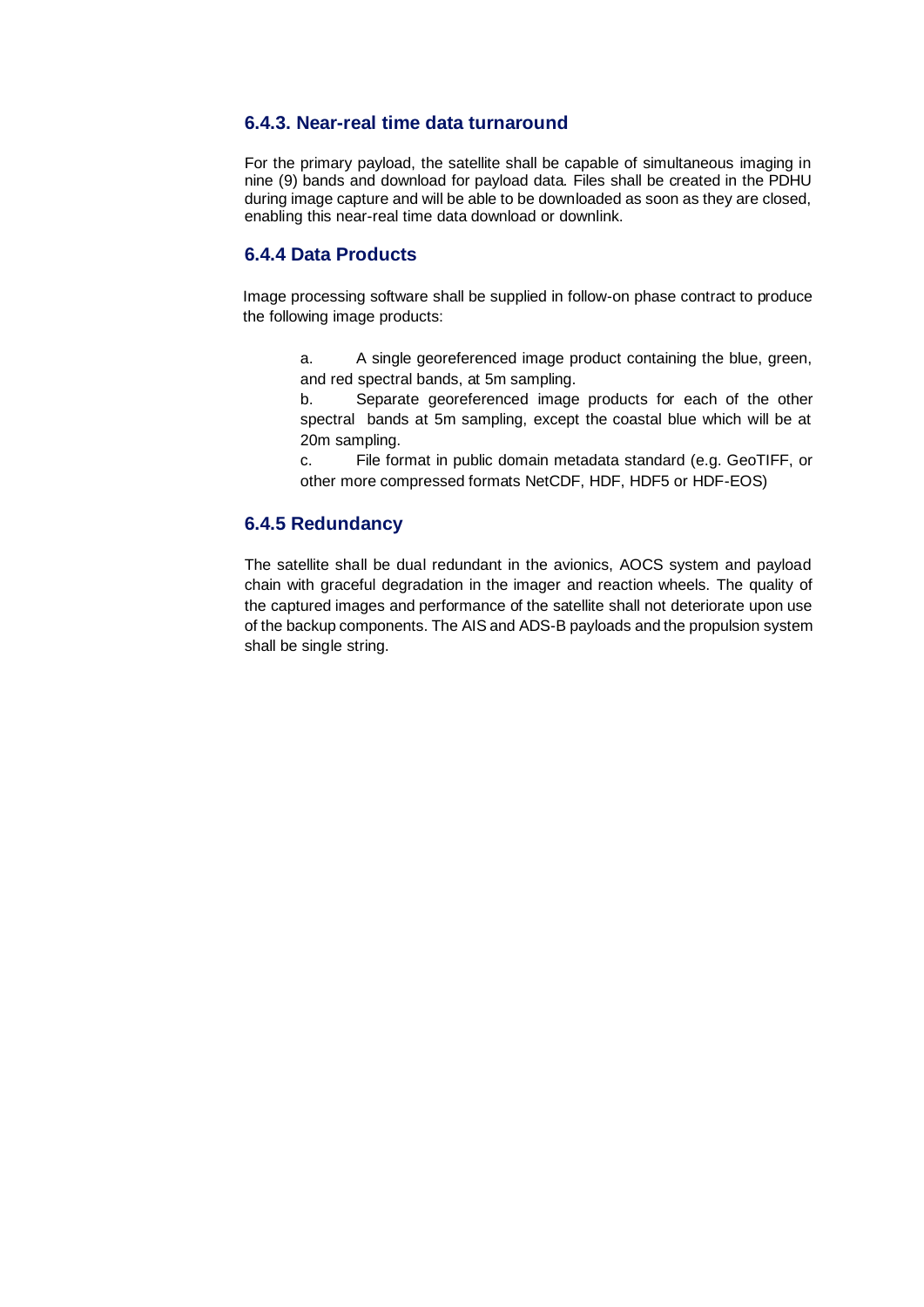### **6.4.6 Orbital Maneuvers using Propulsion system**

The satellite shall include a propulsion system that can be used to perform orbital maneuvers including:

- a) Orbit injection correction
- b) Altitude Maintenance
- c) Collision Avoidance

A delta-v analysis will be performed to assess the orbit maintenance strategy, the preliminary results of which will be presented at PDR.

#### **6.4.7 Pre-flight calibration**

A pre-flight radiometric calibration report shall include the relative spectral response of each band, estimated out-of-band values, non-uniformity corrections, among others shall be provided in the following phase. These data shall be given for varying gain, exposure time and TDI lines. A preliminary report on initial calibration plan shall be presented at PDR. The report on the implementation of the calibration and its results shall be completed at the following phases.

## 6.5 Operational requirements

The Contractor shall report solutions to the following operational requirements to be delivered pre-launch. This shall be reported by the design or analysis during the design phase.

### **6.5.1 Payload Tasking**

For the mission objectives determined by the End-user, the Contractor shall be responsible for confirming the feasibility of perceived tasking requests, recommending de-conflicting protocols and formulating corresponding tasks to the satellite. These shall be reported to the End-user during the mission design phase and presented as part of the PDR data package.

#### **6.5.2 Ground Station Requirements**

The Contractor shall conduct an assessment of all ground stations in the Philippines that the End-user intends to utilize within the Philippines and ensure that these ground stations will be compatible for communication, uplink and downlink with the satellite. This assessment may be done remotely using available information or may be on-site if an inspection is deemed to be appropriate by the Contractor. Should the ground stations be found incompatible due to software and hardware deficiencies and datedness, the Contractor shall inform the End-user of all hardware and software updates and their corresponding costs. An assessment of the potential ground receiving station (GRS) locations for backup reception or backup nodes shall be conducted to allow data downlink during emergencies.

#### **6.5.3 Mission Operations**

The Contractor shall recommend a workflow for mission planning and image processing during the design phase until PDR. It is envisaged that the mission planning and image processing should include the following considerations: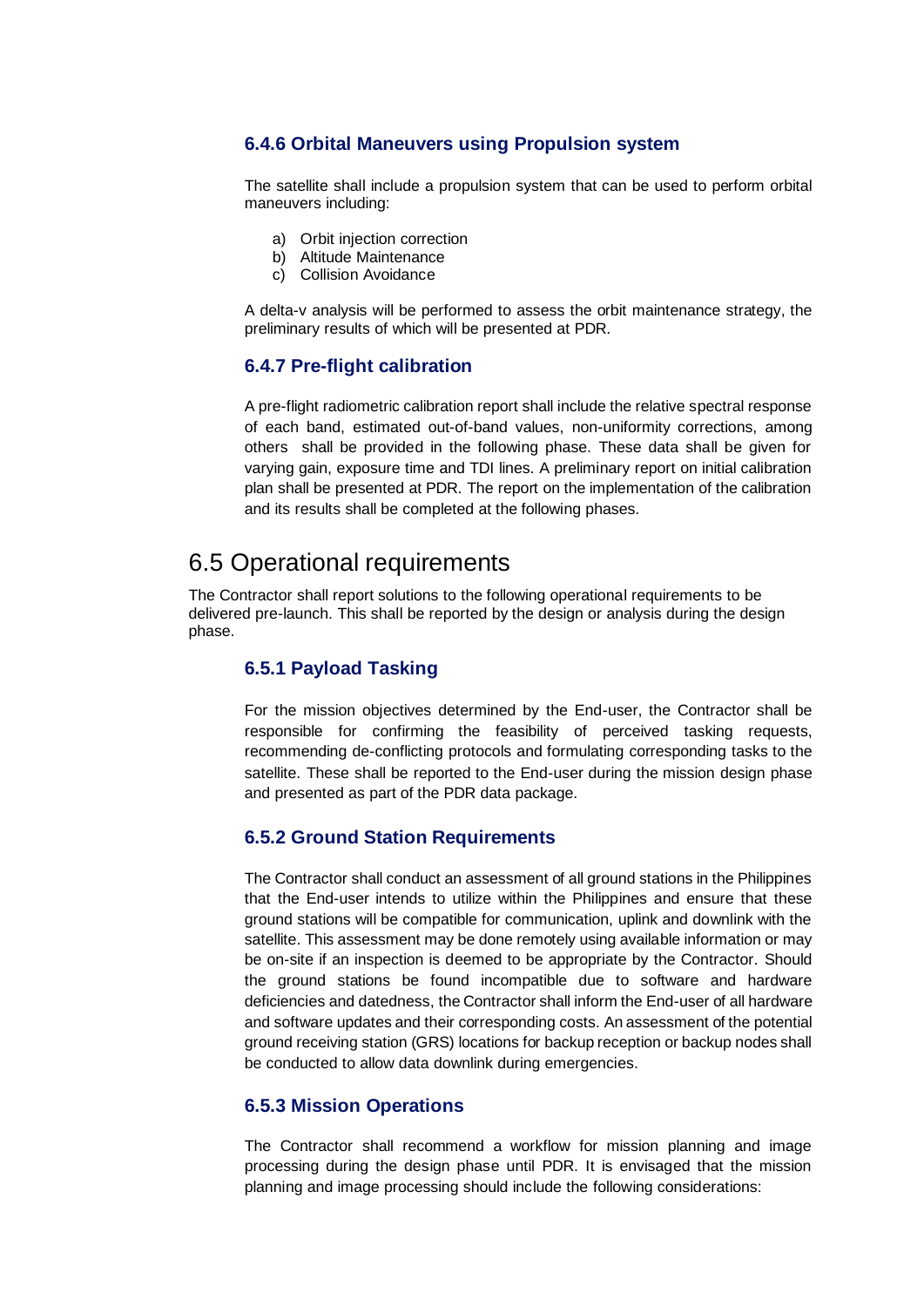Table 13. Software and GUI requirements

| Software/GUI                      | <b>Functionality</b>                                                                                                                |
|-----------------------------------|-------------------------------------------------------------------------------------------------------------------------------------|
| <b>Collection Planning System</b> | -centralized planning engine which receives,<br>consolidates and prioritizes imaging requests                                       |
|                                   | -capable of assessing the feasibility of requests<br>within the capabilities and the normal operating<br>envelope of the spacecraft |
|                                   | -allows updating the progress of requests                                                                                           |
| Scheduler                         | -facilitates scheduling of imaging tasks, and<br>ground and space segment calibrations.                                             |
|                                   | -enables satellite to maintain on-board schedule<br>of tasks for up to 7 days                                                       |
| Data processor                    | -automatically decompresses and enables<br>processing to georeferenced and co-registered<br>images                                  |
| Catalogue System                  | -allows inventory, retrieval and downloading of<br>stored images via graphical interface.                                           |
|                                   | -provided metadata shall include quick-looks,<br>date of capture, file sizes and geographical area<br>viewing                       |
|                                   | -enables search by location and processing<br>levels                                                                                |
| Flight Dynamics System            | -tools to plan and schedule propulsion firings                                                                                      |
|                                   | -converts downloaded GPS files into TLE's<br>(orbital information) for use in the general ground<br>segment                         |

#### **6.5.4 Design life**

The Contractor shall ensure that the proposed satellite will fulfill its intended mission for at least five (5) years. In addition, the satellite shall have a mechanism to deorbit within twenty-five (25) years from the end of its operational life if required. This shall be verified by analysis during the design phase.

The Contractor shall submit documentation to ensure that previously designed satellites have reached and/or exceeded their designed lifespan.

# 7. Training Program

## 7.1 Program structure

As a whole, the Contractor's proposed training program shall provide for a holistic approach consisting of theory, technical complementary courses, personnel development, and practical hands-on training in mission design, subsystem design, and manufacturing. The primary language of instruction and communication for the duration of the program shall be English. The program structure will have solutions for a remote training set-up for the theoretical component and the Qualification Status Review that would cater to the Filipino Engineers and the additional Trainees nominated by the End-user. While the remaining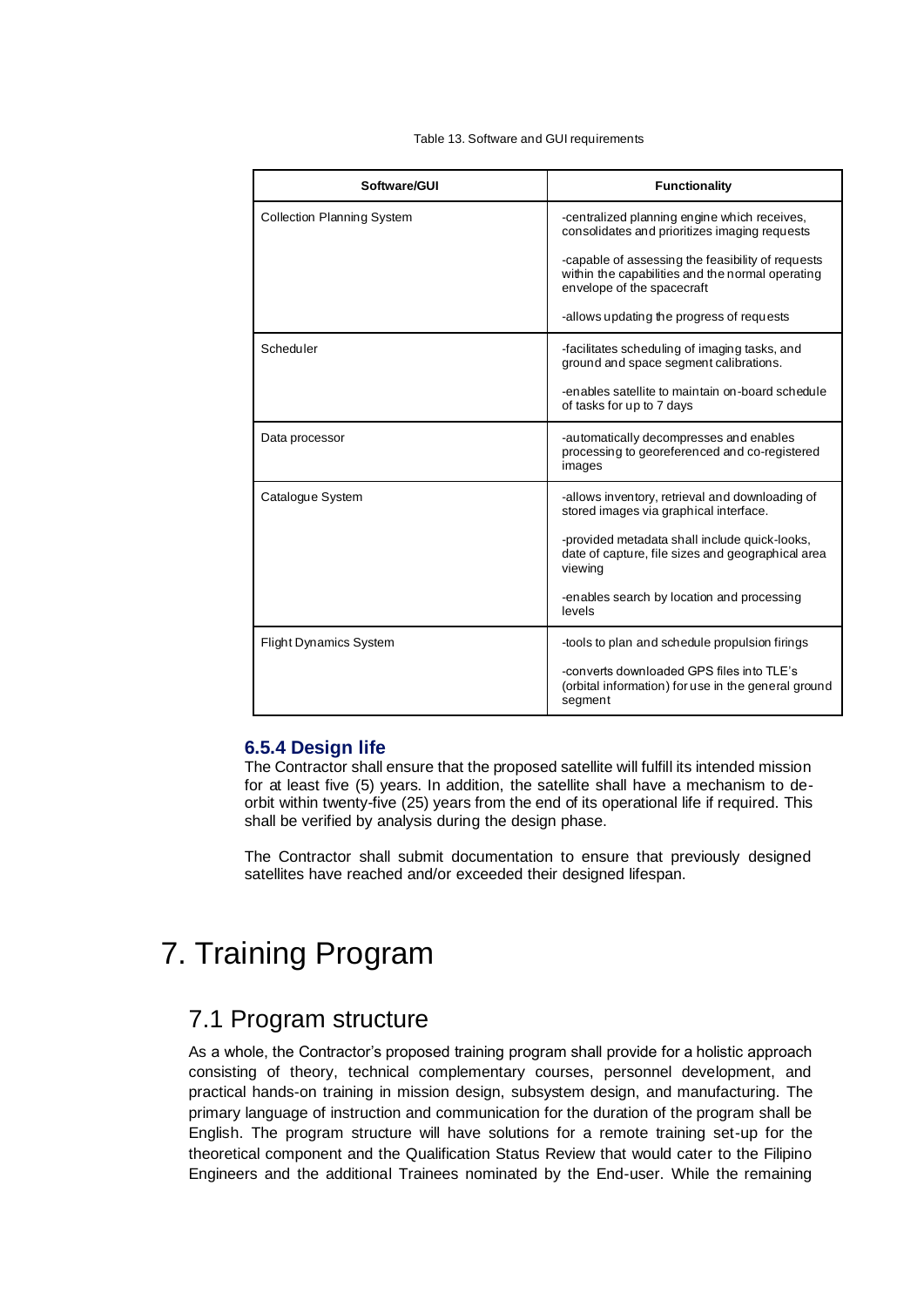activities under the Preliminary Design Review (PDR) shall be done on-site at the Contractor's facilities for hands-on training and mentoring.

The following topics shall be covered for the duration of the program:

- a. Mission analysis and design
- b. Subsystem design, (power, propulsion, AOCS software and hardware, data handling, flight software, radio frequency (RF), structure)
- c. Project management
- d. Quality Control
- e. Documentation control

The following courses will be included in the following phase/s of the project:

- a. Subsystem design (build and test)
- b. Manufacture process and test practices
- c. Procurement and kitting

The Contractor's program shall feature academic and theoretical courses as well as practical and interactive workshops to provide the team with a robust preparation for the on-the-job training. This shall include access to the Contractor's facilities and all necessary training components including, but not limited to, software and hardware supplies, documentation, manuals, and source codes. The training program shall use the same or flight equivalent software, firmware and hardware components to be utilized during the manufacture of the actual procured satellite and its local operation. These shall then be compounded by a series of hands-on training, especially in terms of executing the mission planning and design phase requirements of the project. The Contractor shall also provide lectures and activities to ensure knowledge in project management methods and quality management reports. A schedule of activities shall be delivered upon kick-off and shall be updated and communicated with the End-users throughout the duration of the contract.

### **7.1.1 Remote training**

The Contractor shall ensure that the theoretical training is to be completed on a remote setup, wherein the training recipients are participants nominated by the End-user, including and not limited to the selected Filipino Engineers. All online meetings and reviews related to the theoretical part of the training shall involve the nominated personnel of the End-user.

### **7.1.2 On-site training**

The Filipino Engineers shall only be expected to work at most for 7.5 hours a day from Monday to Friday similar to the working hours set by the Contractor for its regular employees. This shall coincide with the working or operating hours in the company's facilities. They shall also be allowed to take holiday leaves provided it is formally requested from authorized representatives of the Contractor and the End-user, except for emergency cases wherein no formal requests shall be required. The Filipino Engineers shall be subject to fair and just working conditions as provided by national work laws and policies. If necessary, the End-user may provide monthly payslips as deemed required by the Contractor.

The Contractor and the Filipino Engineers are encouraged to engage in joint scientific papers and presentations at international conferences.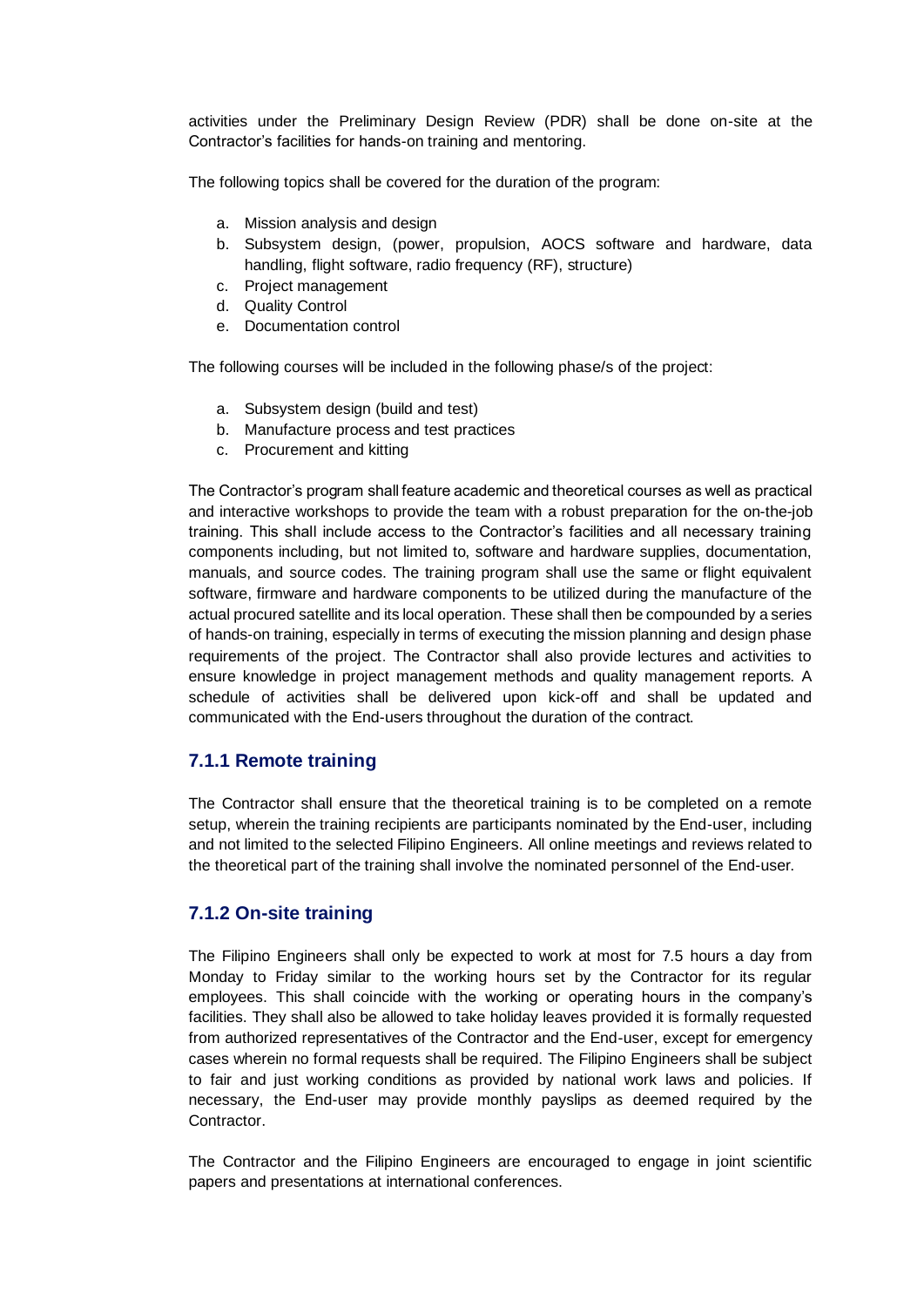# 7.2 Research team

The project shall involve a total of thirty (30) trainees who will attend the remote training consisting of the theoretical part. Thirteen (13) of which are the Filipino Engineers who shall participate full-time and hand-on in the Contractor's training program. The following functions listed below shall be performed, at a minimum, by the Filipino Engineers for the duration of the program:

- a. Project Management
- b. System Engineer
- c. Thermal, Radiation, and Propulsion Engineer
- d. Payload (Optomechanics) Engineer
- e. Payload (Optics/ Optoelectronics) Engineer
- f. Mechanical Design Engineer
- g. Mechanical Analysis Engineer
- h. Power Engineer
- i. RF S/X-Band Engineer
- j. On-board Data Handling Hardware Engineer
- k. Flight and TT&C Software Engineer
- l. AOCS System, Software, and Equipment Engineer
- m. AOCS Hardware and GPS Engineer

The Contractor shall assist the End-user with the selection of the Filipino Engineers to determine potential capability and suitability for each technical discipline. The Contractor shall provide profile expectations, role specifications and technical set of questions if deemed necessary. The End-user reserves the right to have the final decision on the selection process. During the training program, the End-user reserves the right to revise, remove, or re-assign roles and responsibilities upon mutual agreement with the Contractor. Furthermore, the End-user shall notify the Contractor should there be changes to the Filipino Engineers in cases of resignation or disaffiliation from UP, DOST-ASTI, or the Philippine Space Agency (PhilSA).

The Contractor shall also provide assistance with the Filipino Engineers' visa application. Logistical and administrative support shall also be provided by the Contractor for the temporary relocation of the Filipino Engineers. This shall include, but not limited to, finding suitable accommodation, opening bank accounts, registering with the local health center and police and applying for insurance.

The schedule of contract deliverables shall not be affected by delays in arrival and unavailability of the Filipino Engineers. The Contractor shall ensure both on-site and remote learning training. Specifically, the project kick-off and theoretical training shall be done remotely. The hands-on training and the rest of the training activities shall be done on-site. In preparation for the actual activities related to the mission, a platform for developing essential non-technical skills and for learning necessary tools and theory shall be provided to the Filipino Engineers.

# 7.3 Training requirements

## **7.3.1 Training Components**

The intensive training program should have the following components and extent: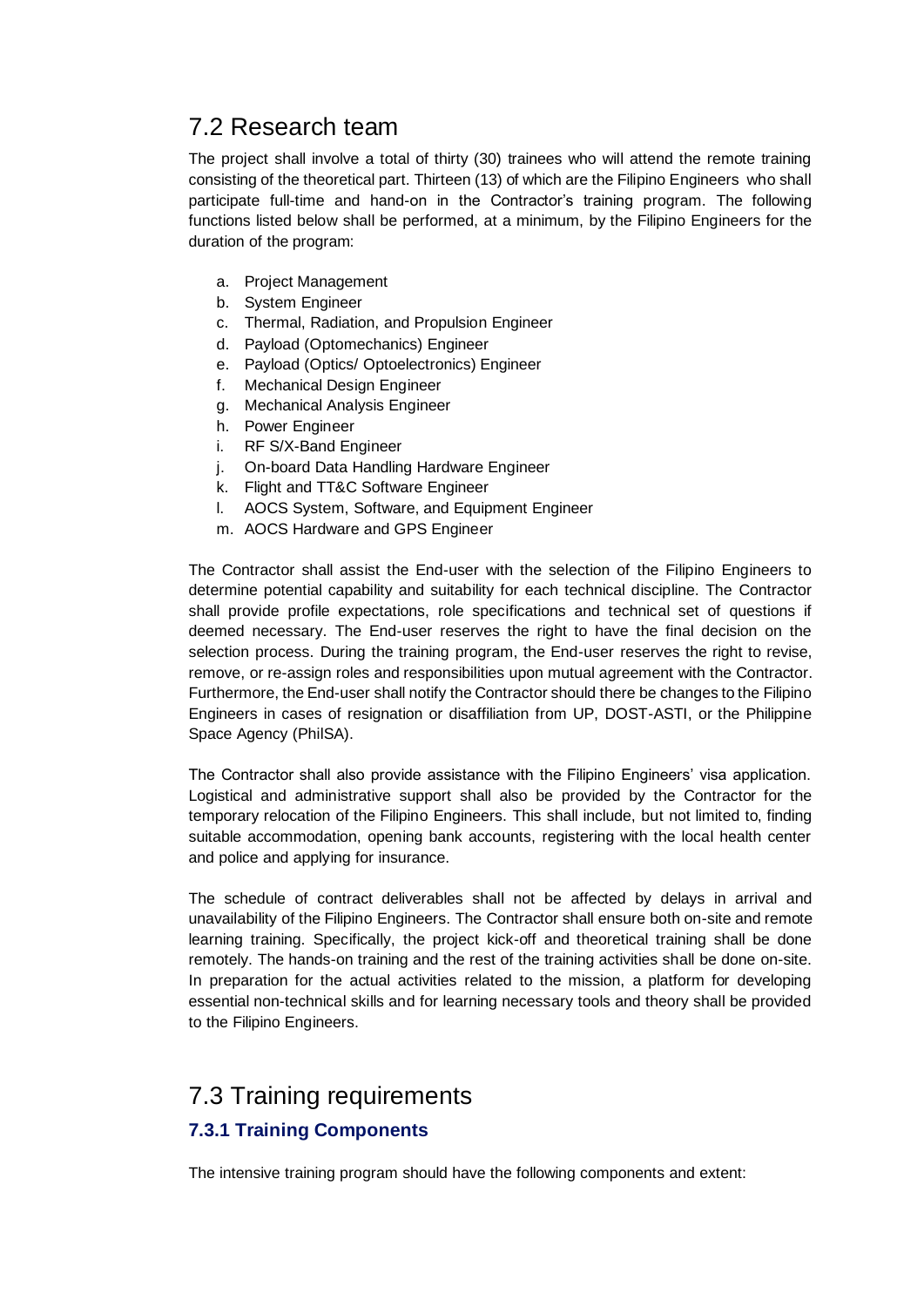#### Table 14. Components of the training program

| Item | Component                                          | <b>Extent</b>                                                                                                                                                                                                                                                                                                                                                                                   |
|------|----------------------------------------------------|-------------------------------------------------------------------------------------------------------------------------------------------------------------------------------------------------------------------------------------------------------------------------------------------------------------------------------------------------------------------------------------------------|
| 1    | Exposure and access to the<br>Contractor's company | All levels, including Director of Projects, Group Managing<br>Director and Chairman of the Contractor, shall be accessible to<br>the End-users and Filipino Engineers for consultations or<br>meetings relevant to the project.                                                                                                                                                                 |
|      |                                                    | Filipino Engineers shall be co-located with the Contractor's<br>project team for ease of access to facilities, personnel, and<br>communication.                                                                                                                                                                                                                                                 |
|      |                                                    | The Filipino Engineers shall receive significant supervision<br>from their mentors and have access to technical departments<br>and at all levels of the Contractor's organization relevant to the<br>accomplishment of expected output.                                                                                                                                                         |
|      |                                                    | The Filiipino Engineers shall be able to shadow their<br>corresponding mentors through the lifecycle of the project<br>phase.                                                                                                                                                                                                                                                                   |
| 2    | Design                                             | The Filipino Engineers shall have a full involvement in system<br>design and analysis through a combination of formal technical<br>training and hands-on experience. The Filipino Engineers shall<br>also have a full insight into detailed design choices.                                                                                                                                     |
|      |                                                    | All trainees shall have access to most design tools with in depth<br>module based training.                                                                                                                                                                                                                                                                                                     |
|      |                                                    |                                                                                                                                                                                                                                                                                                                                                                                                 |
| 3    | <b>Mission Analysis</b>                            | Trainees shall have full involvement in Mission Analysis tasks<br>covering but not limited to following topics:                                                                                                                                                                                                                                                                                 |
|      |                                                    | • Coverage Analysis<br>• Revisit times and Ground Station Accesses<br>• Orbit options and tradeoffs (i.e. LTAN drift analysis over<br>lifetime, altitude maintenance requirement, constellation<br>management as may be applicable)<br>• Launch options<br>• Data manipulation and processing requirements<br>• Mission planning capability (i.e. satellite resources,<br>antenna availability) |
|      |                                                    | Mission Analysis training targets to enable Trainees to<br>understand various opportunities, constraints, risks, etc.<br>relevant to planning future missions and/or satellite<br>constellations for the PH, including EO and telecommunication<br>satellites. This will serve as input to the long-term (10-year)<br>mission and satellite development plan for the PH.                        |
| 4    | Introduction to Image Analysis                     | Contractor shall provide a practical short course in satellite<br>imagery processing and typical value-added applications<br>based on other multispectral imagery from Contractor's<br>satellites and other freely available image sources.                                                                                                                                                     |
|      |                                                    |                                                                                                                                                                                                                                                                                                                                                                                                 |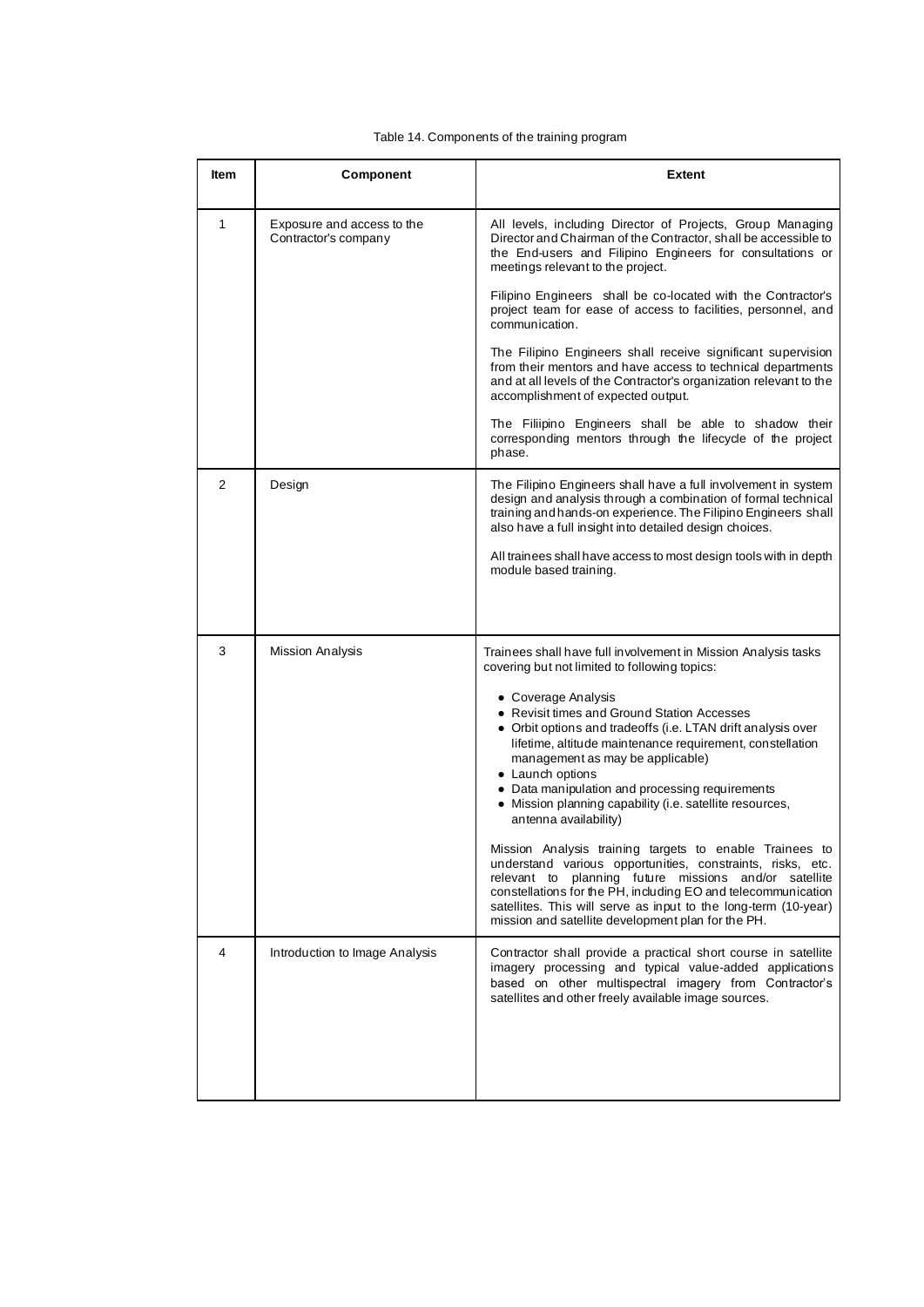| 5              | Access to Intellectual Property         | The Filipino Engineers shall have on-site access<br>at the<br>Contractor's premises to relevant Intellectual Property required<br>to undertake their training, which may include, but not be<br>limited to, source codes, parts lists, schematics, manufacturing<br>drawings, firmware, and executables as required for the<br>execution of the project.                                                                                                                                                                                                                                                                                                                                                                                                                                                                                                                                                                                                                                                                                                                                                                                                                                                                                                                         |
|----------------|-----------------------------------------|----------------------------------------------------------------------------------------------------------------------------------------------------------------------------------------------------------------------------------------------------------------------------------------------------------------------------------------------------------------------------------------------------------------------------------------------------------------------------------------------------------------------------------------------------------------------------------------------------------------------------------------------------------------------------------------------------------------------------------------------------------------------------------------------------------------------------------------------------------------------------------------------------------------------------------------------------------------------------------------------------------------------------------------------------------------------------------------------------------------------------------------------------------------------------------------------------------------------------------------------------------------------------------|
| 6              | Academic Course in Spacecraft<br>Design | Academic short course/s shall be available through a partner<br>university for specialized training on spacecraft system design                                                                                                                                                                                                                                                                                                                                                                                                                                                                                                                                                                                                                                                                                                                                                                                                                                                                                                                                                                                                                                                                                                                                                  |
| $\overline{7}$ | In-depth training                       | Training shall be tailored to End-user's requirements. Mentors<br>shall be part of the project team and are readily accessible.<br>The hands-on training shall be co-located within the<br>Contractor's functional engineering team.<br>The Filipino Engineers shall have involvement in the mission<br>planning and design activities of the project in preparation for<br>the assembly, integration, Environmental Verification and Test<br>(EVT) and verification from subsystem to satellite level which<br>would be completed should a further phase of the project be<br>undertaken.<br>The Filipino Engineers shall have on the job training using the<br>flight model hardware where appropriate.<br>The Filipino Engineers shall have specific training on firmware<br>modification for future development in the Philippines.<br>All trainees shall have technical and non-technical exposure to<br>all aspects of a spacecraft life-cycle to develop the key skills<br>that can be directly transferable to future projects.<br>All trainees shall be provided with theory training courses that<br>include topics on Systems Engineering and Subsystems.<br>All trainees shall have access to relevant project information in<br>accordance with contract specifics. |
| 8              | Access to facilities and equipment      | Filipino Engineers shall be provided with access to facilities and<br>equipment, which are as follows:<br>Dedicated IT infrastructure for information transfer<br>a.<br>and storage<br>b.<br>Office tools, computing facilities and software<br>packages that are necessary for the training<br>Same or flight equivalent software, firmware, and<br>C.<br>hardware components<br>Office accommodation<br>d.<br>Facilities that include spacecraft operation center,<br>е.<br>clean rooms, Assembly, Integration and Test (AIT)<br>hall and thermal chambers, and external test facilities<br>as required for the training                                                                                                                                                                                                                                                                                                                                                                                                                                                                                                                                                                                                                                                       |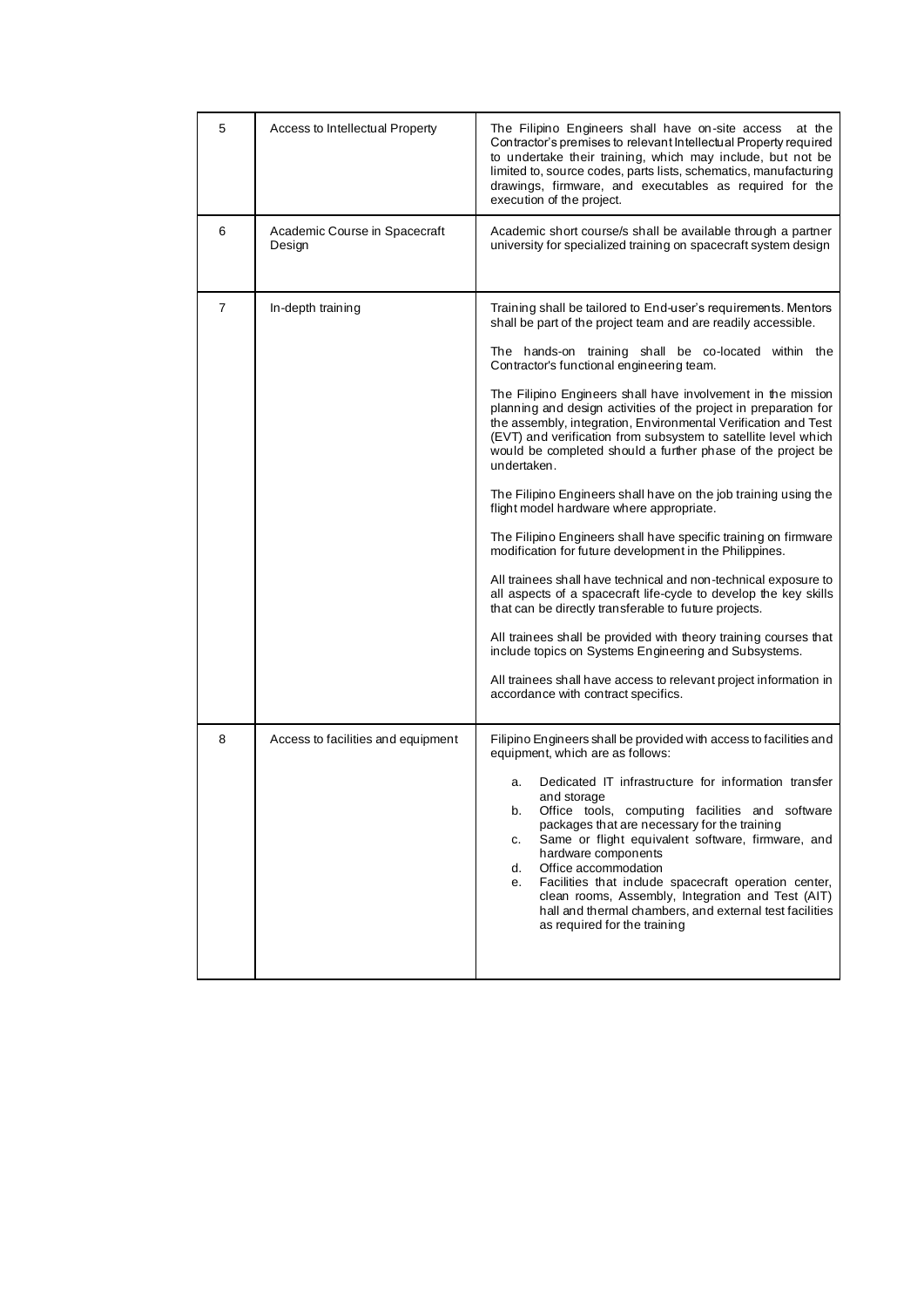| 9  | Active involvement in project<br>activities | The Filipino Engineers shall be actively involved in meetings<br>and technical discussions as well as project milestone reviews.<br>The trainees shall also be encouraged to contribute to<br>meetings by producing and presenting project review materials<br>as required, with the support of a relevant subsystem engineer<br>or manager from the Contractor.<br>The Filipino Engineers shall also be allowed to provide<br>recommendations in terms of the satellite design, which will be<br>reflected in the Training Progress Evaluation and Project<br>Reviews.                                                                                                                                                                                                                                                                                                                                                                                                                                                                                                                                                                                                                                                                                                                                                                                                                                                                                                                                                                                                                                                                                                                                                                                                                                                                                                                                                                                                                                                                                                                                                                                                                                    |
|----|---------------------------------------------|------------------------------------------------------------------------------------------------------------------------------------------------------------------------------------------------------------------------------------------------------------------------------------------------------------------------------------------------------------------------------------------------------------------------------------------------------------------------------------------------------------------------------------------------------------------------------------------------------------------------------------------------------------------------------------------------------------------------------------------------------------------------------------------------------------------------------------------------------------------------------------------------------------------------------------------------------------------------------------------------------------------------------------------------------------------------------------------------------------------------------------------------------------------------------------------------------------------------------------------------------------------------------------------------------------------------------------------------------------------------------------------------------------------------------------------------------------------------------------------------------------------------------------------------------------------------------------------------------------------------------------------------------------------------------------------------------------------------------------------------------------------------------------------------------------------------------------------------------------------------------------------------------------------------------------------------------------------------------------------------------------------------------------------------------------------------------------------------------------------------------------------------------------------------------------------------------------|
| 10 | Access to specialist software               | Filipino Engineers will have access to specialist engineering<br>software to enable them to perform training and tasks during<br>the satellite design activities. Typical software functionalities<br>will include, but not limited to:<br>-Mechanical Engineering simulation software for design &<br>test<br>- General-purpose programming<br>- Reviewing complex schematics & design<br>- Source code design for operating systems<br>- Debris risk assessment analysis<br>- Script engine in support of Linux<br>- Working with files under concurrent version system (CVS)<br>version control directly from Windows Explorer.<br>- C/C++ development for project creation & build for various<br>toolchains<br>- Unified Modeling Language (UML) analysis and design<br>tool for UML, Systems Modeling Language (SysML) &<br>Business Process Modeling Notation (BPMN). Covering<br>software development from requirements gathering through<br>to the analysis stages, design models, testing and<br>maintenance<br>- Calculation of radiation effects on electronic components<br>-Electromagnetic simulation used for reliable<br>electromagnetic analysis, shielding & antenna<br>design/placement<br>- Programming for field-programmable gateway arrays (<br>FPGA's)<br>-Portable Document Format (PDF) Reader<br>- Tracking changes in source code during software<br>development<br>- AIT Harness design & manufacture<br>- Mechanical Engineering simulation for design<br>- Automatic regression testing.<br>- Bug tracking and agile project management.<br>- FPGA & System-on-chip (SoC) design<br>- The operating system, which manages the communication<br>between software and hardware<br>- Matrix manipulations, plotting of functions and data,<br>implementation of algorithms, creation of user interfaces,<br>and interfacing with programs written in other language<br>- Mechanical 3D analysis simulator in x-y plane<br>- Providing toolbox for remote networking<br>- Schedule management<br>- Structural analysis & simulation<br>- Space environment and radiation effects on electronic<br>devices<br>- Text and source code editing for use with Microsoft<br>Windows. |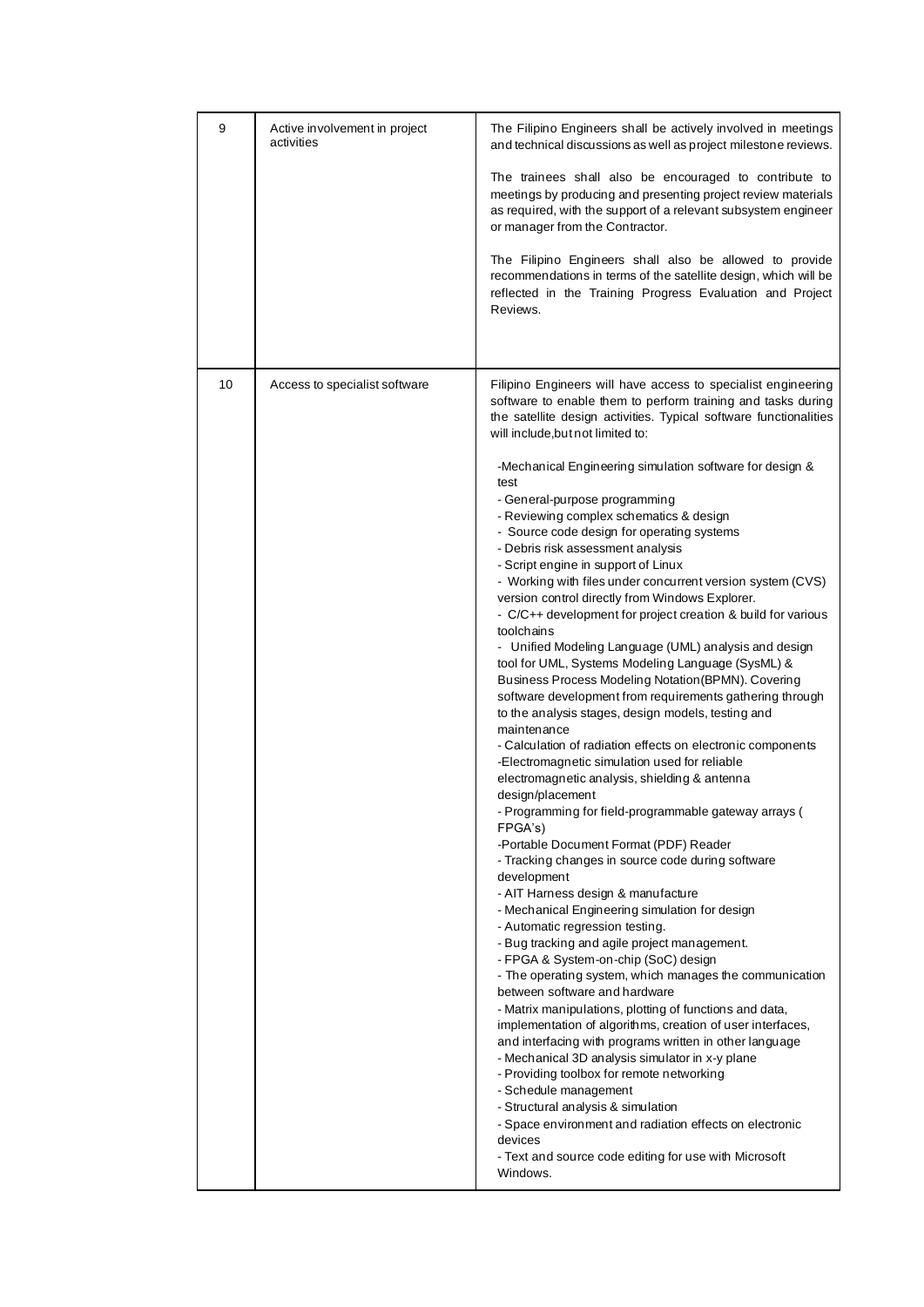|  | - Building models which can be used to design and de-rate<br>circuits<br>- Programming for creating test scripts and general purpose<br>coding<br>- Bench testing i.e. GPS functional testing<br>- Integration of mechanical analysis with optical analysis<br>- Mechanical & Mechanisms software for capturing vibration<br>test data<br>- Solid modelling computer-aided design and computer-<br>aided engineering<br>- Performing complex orbit analyses of space platforms<br>- Simulation of the thermal behaviour of a spacecraft in orbit<br>- Code editing, debugging, and building code.<br>- Design tool for use in embedded systems.<br>- Comparing files and folders to find differences, code<br>changes and updates<br>- Creating spacecraft log files<br>- Synthesis and analysis of Hardware Description Language<br>(HDL) designs<br>- Model and analysis of optical systems. |
|--|------------------------------------------------------------------------------------------------------------------------------------------------------------------------------------------------------------------------------------------------------------------------------------------------------------------------------------------------------------------------------------------------------------------------------------------------------------------------------------------------------------------------------------------------------------------------------------------------------------------------------------------------------------------------------------------------------------------------------------------------------------------------------------------------------------------------------------------------------------------------------------------------|
|--|------------------------------------------------------------------------------------------------------------------------------------------------------------------------------------------------------------------------------------------------------------------------------------------------------------------------------------------------------------------------------------------------------------------------------------------------------------------------------------------------------------------------------------------------------------------------------------------------------------------------------------------------------------------------------------------------------------------------------------------------------------------------------------------------------------------------------------------------------------------------------------------------|

## **7.3.2 Dedicated Training Team**

A dedicated training team responsible for the Quality Control of the training program shall be provided by the Contractor. The Contractor should also provide a Training Manager for the duration of the project. The Training Manager is responsible for the training program, the production of training plans by mentors, conducting evaluations, progress monitoring, managing the mentors and all the Filipino Engineers working on the project, administrative and logistical aspects of training and living abroad, and reporting on the Filipino Engineers' performance back to the End-user.

A dedicated mentor shall be assigned to each Filipino Engineer for each technical discipline. The mentor shall be responsible for the following:

- a) Defining and refining the training plan to meet the Filipino Engineer's individual needs as the program progresses
- b) Supervising the activities and progress monitoring of the Filipino Engineers

## **7.3.3 End-User Participation**

The End-user and Project shall be allowed to oversee the technical and administrative components of the training program. The Contractor shall ensure that all activities are to be communicated regularly to the End-user through email correspondence and meetings as part of the quality assurance and control. The End-user reserves the right to recommend revisions to the training program upon mutual agreement with the Contractor. Likewise, the End-user shall also perform Quality Control through the feedback of the Filipino Engineers of which shall be shared with the Contractor.

Future consultations with the Contractor will be included in the following phase/s of the project.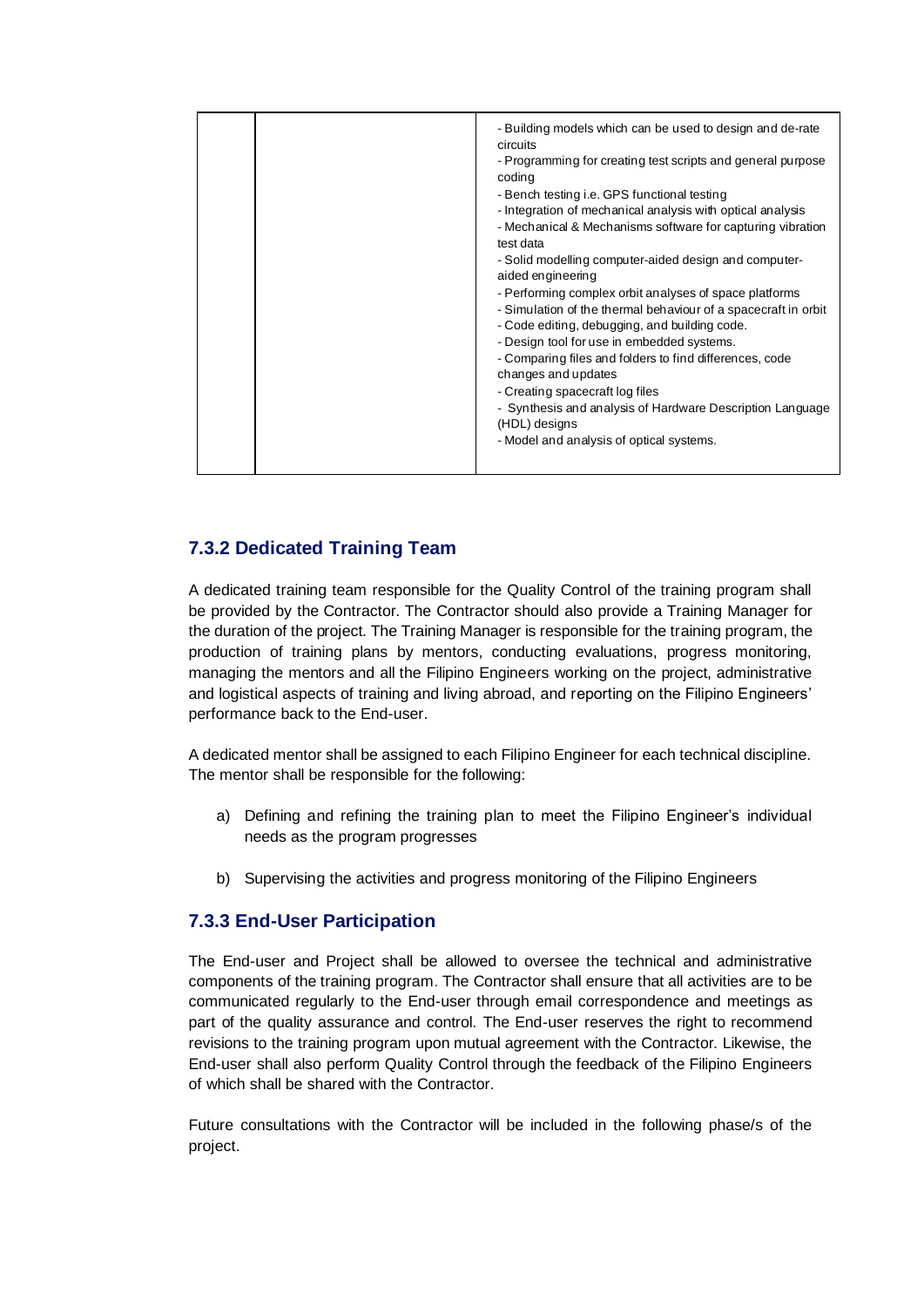# 7.4 Training program deliverables

The Contractor's training program shall have the following deliverables:

- a) Monthly Training Plans Each report must contain defined learning objectives and activities for each of the thirteen (13) Filipino Engineers. These plans shall be tailored to their individual qualifications, experience, and abilities. These shall also contain methods of assessment to track progress alongside feedback mechanisms, as necessary.
- b) Training Progress Evaluation Reports These contain more detailed description of training tasks and activities for each of the thirteen (13) Filipino Engineers. These shall also contain any general training events that took place. Evaluation shall include progress, achievement, work in progress, upcoming tasks and mentor's or training manager's comments. Any relevant recommendations from the Filipino Engineers will be included as well.
- c) Satellite concept design as output of the hands-on training activities, which shall be presented as part of the PDR data package to be delivered.
- d) Materials and tools such as training manuals, project documentation, hard copies and electronic copies of course materials and lecture notes for the introductory KHTT courses and general knowledge courses.
- e) People trained within the duration of the contract, which shall include the following:
	- 30 people trained, inclusive of the 13 Filipino Engineers, for remote training to be conducted within 2 months, covering the theoretical component and activities on QSR.
	- 13 FIlipino Engineers trained on hands-on activities for mission planning and preliminary design review to be conducted within 4 months after QSR
- f) Certifications for the Filipino Engineers and nominated personnel to confirm that specific skill sets were acquired during the training program.

# 8. Consultation Services

# 8.1 Satellite data products and Mission Planning

The Contractor shall prepare and deliver a document at PDR that sets out the multispectral imager, ADS and AIS data formats from the spacecraft required for processing that can then be used by the End-user in developing further data products locally. The Contractor shall also list the software tools that it considers necessary for development of future missions.

Upon delivery of the requirement documents, the Contractor shall provide remote support via a fortnightly telecon (when needed) to questions and queries from the End-user in evaluating information that may be received.

# 8.2 AIT Facility Set-up

The Contractor shall provide an AIT requirements document by the Qualification Status Review (QSR) that the End-user can use as guidance for any local specification of AIT facilities. This document should include details on the specification and size of such a facility,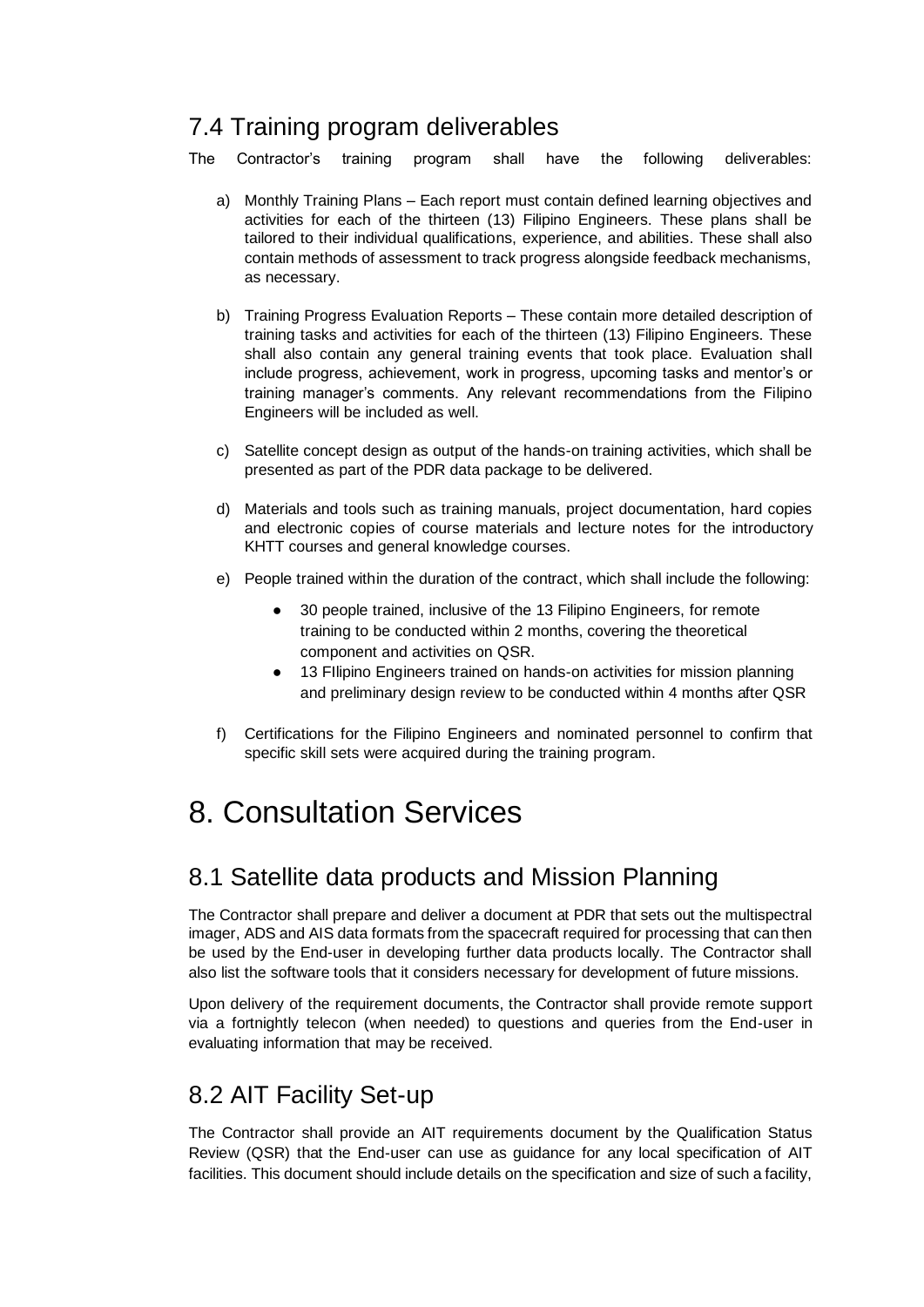as well as the standards required for testing a satellite of similar size to that to be procured as part of this process. The Contractor shall provide a list of tools that are commonly used in such facilities as well as a list of the tools commonly required in such a facility to enable Satellite Integration.

Upon delivery of the requirement document, the Contractor shall provide a reasonable level of remote support via a weekly telecon (when needed) to questions and queries from the End-user in evaluating information that may be received once procurement activities have started locally and in assessing the suitability of any quotations received.

# 8.3 GRS Facility Set-up and Assessment of GRS Locations

The Contractor shall prepare a Ground Segment Interface Control Document that outlines the ground station requirements (RF performance, frequencies, modulation schemes, coding, interfaces) to allow the End-user to assess existing infrastructure of its suitability to operate and receive Payload and AIS data from the Contractors satellites. The Contractor will need to work with the End-user to assess the existing GRS and provide a list of equipment to upgrade the system as needed.

The Contractor shall provide an infrastructure requirements document to the End-user to allow infrastructure (suitable room area, power, networking, IT infrastructure) to be procured to allow the installation of the Contractors supplied software to allow platform and payload operations to be performed from the local control centre planned to be utilized by the Enduser for this mission.

The Contractor shall review up to four (4) DOST identified GRS locations that can be used for back up to the main GRS to assess suitability for backup GRS duties.

Upon delivery of the requirement documents, the Contractor shall provide a reasonable level of remote support via a weekly telecon (when needed) to questions and queries from the End-user in evaluating information that may be received once procurement activities have started locally and in assessing the suitability of any quotations received.

# 9. Hardware Inclusions

Some hardware shall be procured by the Contractor in preparation for assembly and testing in the following phase/s. These equipment shall remain and be maintained at the Contractor's premises. These include the following:

| ltem | <b>Equipment</b>                                      | <b>Purpose or Function/s</b>                                                                                        |
|------|-------------------------------------------------------|---------------------------------------------------------------------------------------------------------------------|
|      | Sun Sensors                                           | Four (4) flight Sun-Sensors in readiness for the following<br>phase/s                                               |
| 2    | <b>Optical Electrical Ground Support</b><br>Equipment | Equipment that supports the imager testing on the ground<br>Includes two computers and two coaxpress frame grabbers |

Table 15. Hardware to be procured during PDR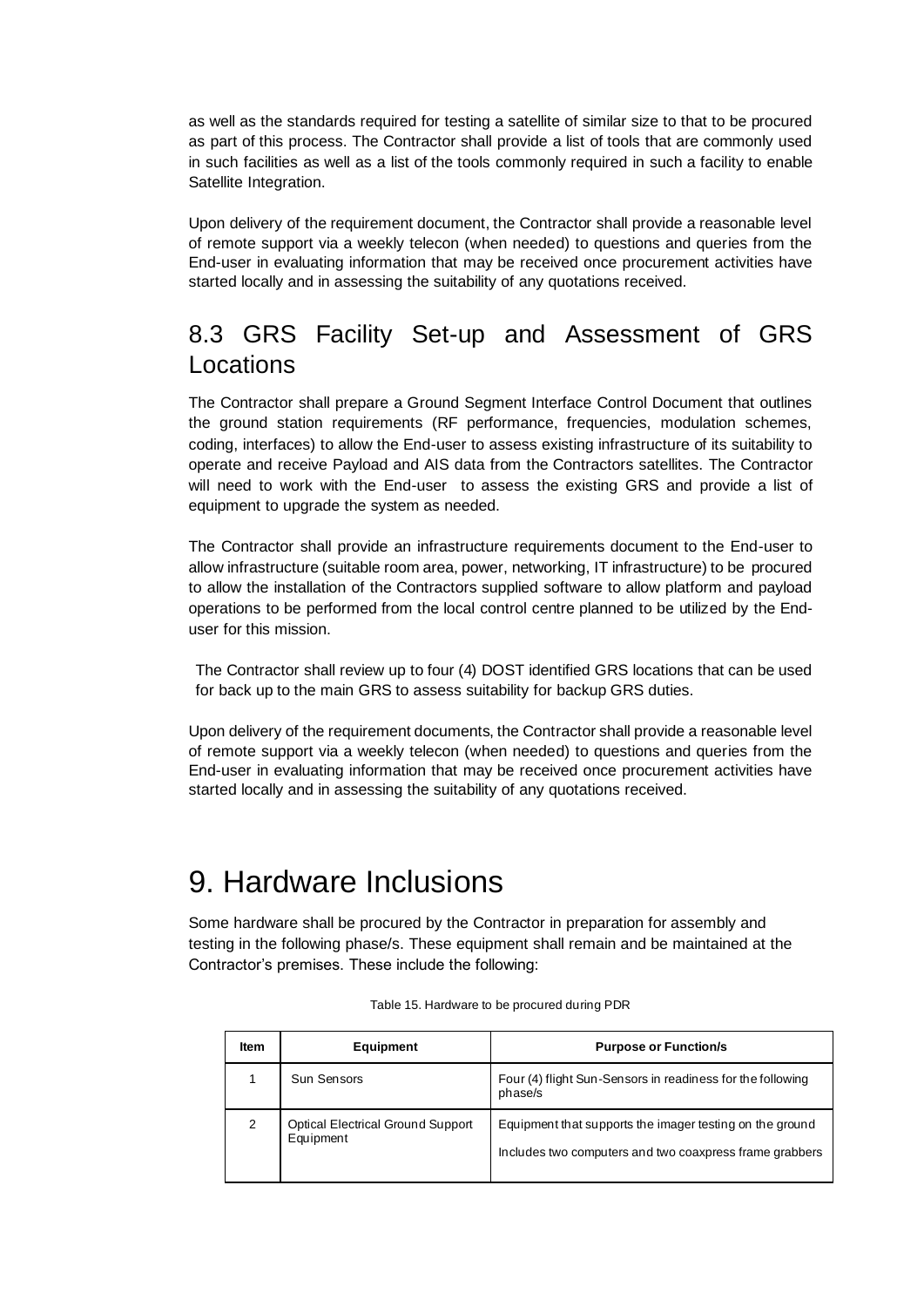|                |                                                                             | Used during MTF (measuring the optical performance of<br>the lenses) and optical testing                                           |
|----------------|-----------------------------------------------------------------------------|------------------------------------------------------------------------------------------------------------------------------------|
| 3              | 100 TB Data storage device                                                  | Support imager testing on the ground during the following<br>phase/s                                                               |
| $\overline{4}$ | Breadboard of electronics and<br>thermal straps around the imager<br>design | Re-risk the imager design                                                                                                          |
| 5              | Imager mounting and isolation<br>system                                     | Testing of mounting methods                                                                                                        |
| 6              | Solar cells                                                                 | Parts of the deployable and body-mounted panels in<br>readiness for the solar laydown onto the panels for the<br>following phase/s |
|                | <b>Magnetometers</b>                                                        | Two (2) flight anisotropic magnetoresistive (AMR)<br>magnetometers in readiness during the following phase/s                       |

# 10. Access to Intellectual Property

All intellectual property (IP) owned by the Contractor that is relevant to attaining and reviewing the milestones covered in this contract shall be accessible to the Filipino Engineers and the End-users on site at the Contractor's premises.

# 11. Licensing Requirements

The Know-How Training & Transfer ("KHTT") License shall consist of the following data and documentation, which shall be included by the Bidder as provisions to be provided at the end of the overall program upon completion of the follow-on phase:

- a. Schematics, Board Layout, Gerber Files, and other PCB Fabrication **Specifications**
- b. Drawings,CAD models, and Manufacturing Files
- c. Firmware, Software and Application Program executable files
- d. Interface Control Documents (ICDs)
- e. Build instructions
- f. Test instructions
- g. Parts lists
- h. Bill of Material/s
- i. Data Processing Software and Algorithms

To facilitate the transfer of technology and know-how, the Contractor shall commit that they will provide a license to the technology and the IP mentioned above, it being recognized that such license will be provided as part of the future activities. The KHTT license shall grant use of the Contractor owned Intellectual Property Rights (IPR) identified above to DOST-ASTI, the UP Diliman, and the Philippine Space Agency to allow manufacturing of future satellites in the Philippines for their own non-commercial needs. The perpetual license shall permit the Philippine government to reproduce and modify these technologies to enable alternate payloads to be accommodated on the Contractor's platform and adapt to national future missions, with no obligation to pay royalties to the Contractor. The Philippines may request, in the future, the Contractor's support as may be necessary, which the Contractor commits to provide if so requested. Such support shall be in accordance with a future contract to be agreed between the parties.

This condition applies to the future phases of this programme awarded by DOST and/or other Philippine government departments.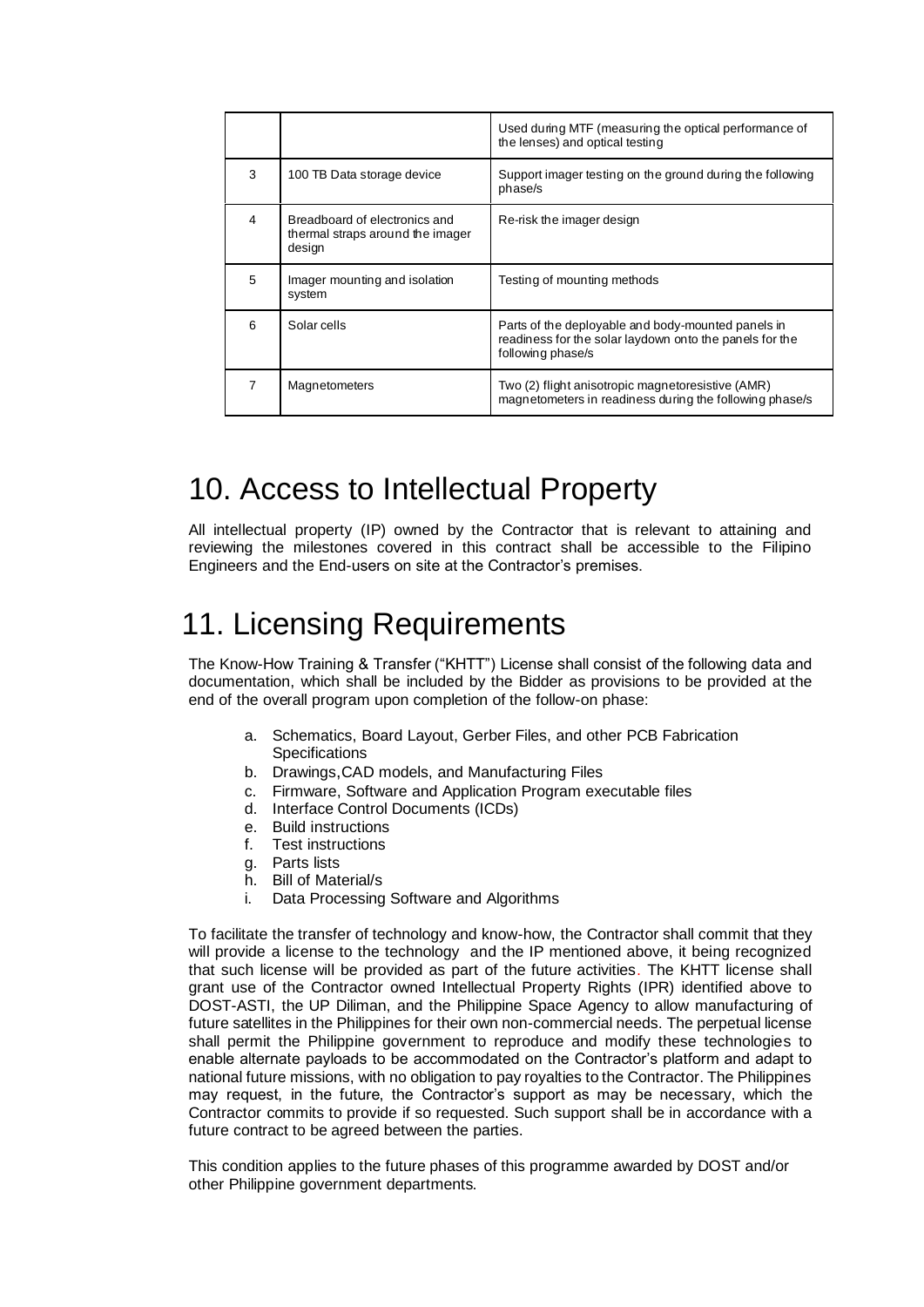This shall form part of the License Agreement between the Contractor and the aforementioned institutions in the Philippines as end-users of the technology and know-how.

# 12. Payment and Delivery Terms

## 12.1 Documentation

The Contractor shall provide all necessary documentation, such as but not limited to, reports, minutes of meetings, manuals, among others. These documents shall all be in English.

# 12.2 Reporting Media and Formats

Unless otherwise stated, reports shall be provided in electronic format.

## 12.3 Severability

The invalidity of any portion of the agreement/contract shall not affect the validity of the remaining portions thereof.

## 12.4 Currency

The Contractor shall describe all financial bid prices in Philippine Peso.

# 12.5 Payment and Delivery Terms

Philippine Government terms. Payments shall be inclusive of, but not limited to, all government fees, taxes and other applicable fees and charges. Payment shall be made in Philippine Peso. T0 shall commence within thirty (30) days upon the issuance of the Notice to Proceed, such date to be agreed upon by the End-user and the Contractor.

| <b>Milestones and Deliverables</b><br><b>Deliverable</b><br>Format/Type |                    | % Payment | Date           |  |
|-------------------------------------------------------------------------|--------------------|-----------|----------------|--|
| <b>Project Kick-Off</b>                                                 |                    |           |                |  |
| Kick-off Documentation                                                  | pdf and ppt        |           |                |  |
| Project Management work plan                                            | pdf                |           |                |  |
| Master Schedule                                                         | Gantt chart in pdf | 15%       | $T0 + 2$ weeks |  |
| <b>Risk Register</b>                                                    | pdf                |           |                |  |
| Minutes of the Meeting, when applicable                                 | pdf                |           |                |  |
| Waivers, Deviations and Non-Conformance<br>Reports, when applicable     | pdf                |           |                |  |

Table 16. Milestones and payment terms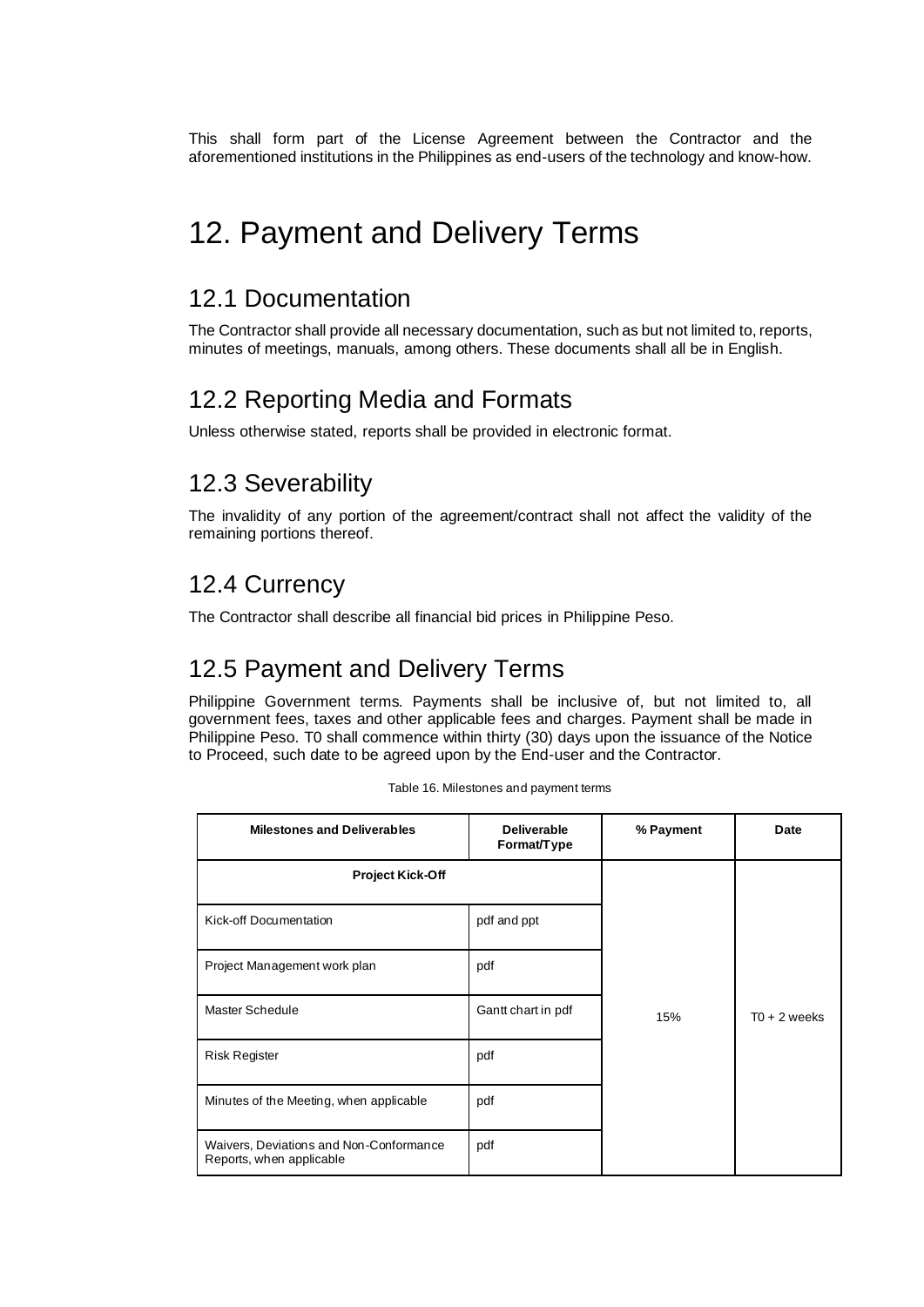| Technical Notes, when applicable                                                                                     | pdf                |     |                 |
|----------------------------------------------------------------------------------------------------------------------|--------------------|-----|-----------------|
| <b>Qualification Status Review (QSR)</b>                                                                             |                    |     |                 |
| Master schedule                                                                                                      | Gantt chart in pdf |     |                 |
| Action Register                                                                                                      | pdf                |     |                 |
| <b>Risk Register</b>                                                                                                 | pdf                |     |                 |
| <b>QSR Documentation</b>                                                                                             | pdf and ppt        |     |                 |
| Monthly Project Status Report equivalent to 2<br>months                                                              | pdf                |     |                 |
| Minutes of the Meeting, when applicable                                                                              | pdf                |     |                 |
| Waivers, Deviations and Non-Conformance<br>Reports, when applicable                                                  | pdf                | 45% | $T0 + 2$ months |
| Technical Notes, when applicable                                                                                     | pdf                |     |                 |
| <b>Remote Training</b>                                                                                               |                    |     |                 |
| At most thirty (30) Filipino Engineers,<br>Scientists and Researchers trained through<br>online lectures and courses | Certifications     |     |                 |
| Monthly Training Plan covering 2 months of<br>remote training                                                        | pdf                |     |                 |
| <b>Training Materials</b>                                                                                            | pdf/ppt            |     |                 |
| <b>Consultation Services</b>                                                                                         |                    |     |                 |
| AIT requirements documentation                                                                                       | pdf                |     |                 |
| <b>Preliminary Design Review (PDR)</b>                                                                               |                    |     |                 |
| <b>Action Register</b>                                                                                               | pdf                |     |                 |
| PDR Data Package                                                                                                     | pdf and ppt        |     |                 |
| Initial System Verification Plan                                                                                     | pdf                | 40% | $T0 + 6$ months |
| Satellite Failure Modes Effects and Criticality<br>Analysis (FMECA)                                                  | pdf                |     |                 |
| Satellite AIT Plan                                                                                                   | pdf                |     |                 |
| Initial Launch Integration Plan                                                                                      | pdf                |     |                 |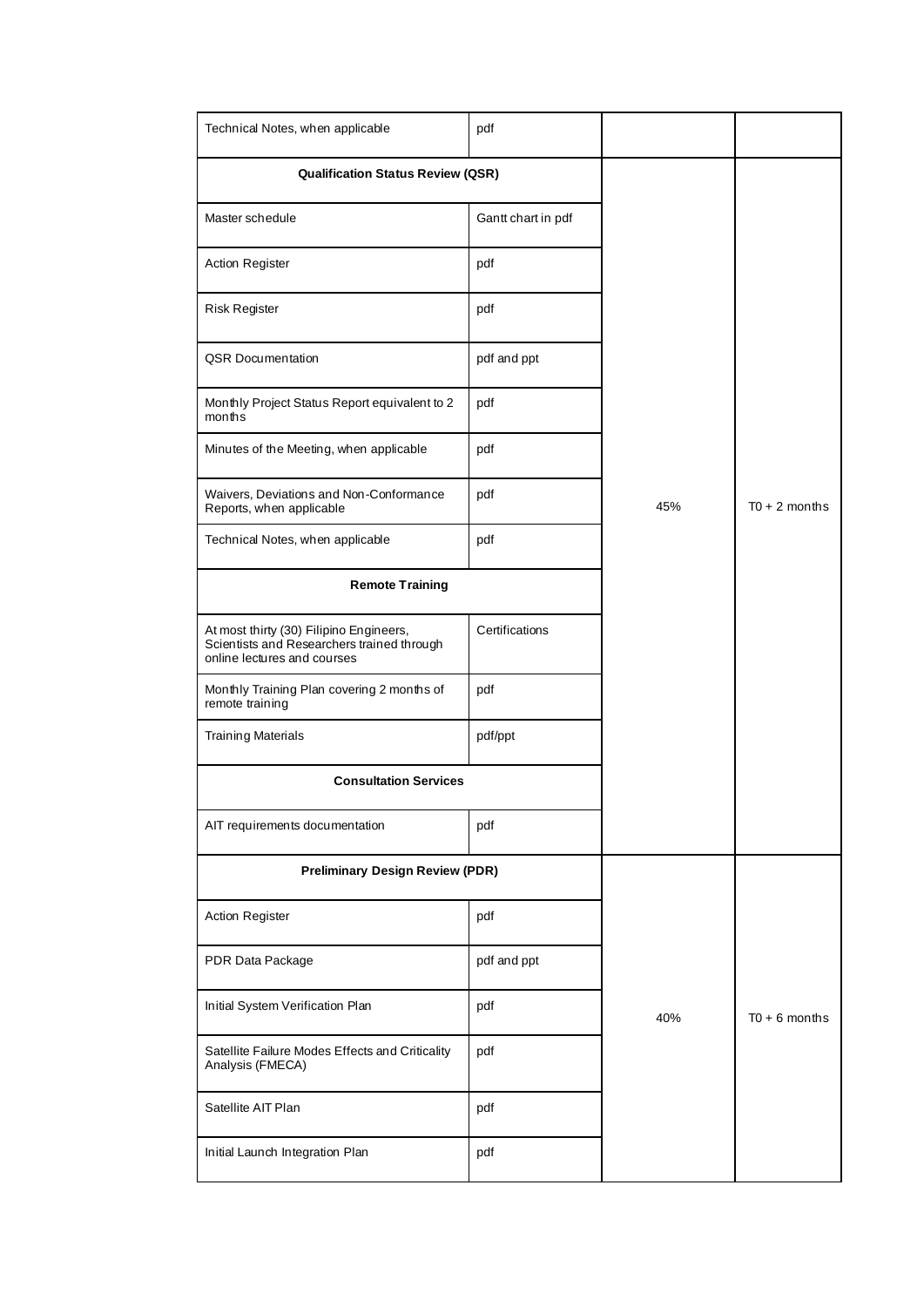| Initial Commissioning Plan                                                                                                                                                              | pdf                                                  |  |
|-----------------------------------------------------------------------------------------------------------------------------------------------------------------------------------------|------------------------------------------------------|--|
| List of data users from outside of the<br>Philippines                                                                                                                                   | pdf                                                  |  |
| Monthly Project Status Report equivalent to 4<br>months                                                                                                                                 | pdf                                                  |  |
| Minutes of the Meeting, when applicable                                                                                                                                                 | pdf                                                  |  |
| Waivers, Deviations and Non-Conformance<br>Reports, when applicable                                                                                                                     | pdf                                                  |  |
| Technical Notes, when applicable                                                                                                                                                        | pdf                                                  |  |
| <b>Hands-on Training</b>                                                                                                                                                                |                                                      |  |
| Thirteen (13) Filipino Engineers trained on site<br>for satellite preliminary design review                                                                                             | Attendance Record,<br>Certifications                 |  |
| Monthly Training Plan equivalent to 4 months<br>hands-on training                                                                                                                       | pdf                                                  |  |
| Access to thirteen (13) training workstations<br>with specialist software listed in Section 7.3.1<br>intended for use in training activities, one for<br>each of the Filipino Engineers | Access to<br>workstations with<br>installed software |  |
| <b>Training Materials</b>                                                                                                                                                               | pdf/ppt, printed hard<br>copy                        |  |
| Training Progress Evaluation Report                                                                                                                                                     | pdf                                                  |  |
| <b>Consultation Services</b>                                                                                                                                                            |                                                      |  |
| Documentation on the multispectral imager,<br>ADS and AIS data formats and processing<br>requirements                                                                                   | pdf                                                  |  |
| Ground Segment Interface Control Document                                                                                                                                               | pdf                                                  |  |
| Operations Infrastructure Requirements<br>Document                                                                                                                                      | pdf                                                  |  |
| Assessment report for up to four (4) end-User<br>identified ground stations                                                                                                             | pdf                                                  |  |
| <b>Hardware Inclusions</b>                                                                                                                                                              |                                                      |  |
| Sun Sensors                                                                                                                                                                             | Hardware                                             |  |
| Optical Electrical Ground Support Equipment                                                                                                                                             | Hardware                                             |  |
| 100 TB Data storage device                                                                                                                                                              | Hardware                                             |  |
| Breadboard of electronics and thermal straps<br>around the imager design                                                                                                                | Hardware                                             |  |
|                                                                                                                                                                                         |                                                      |  |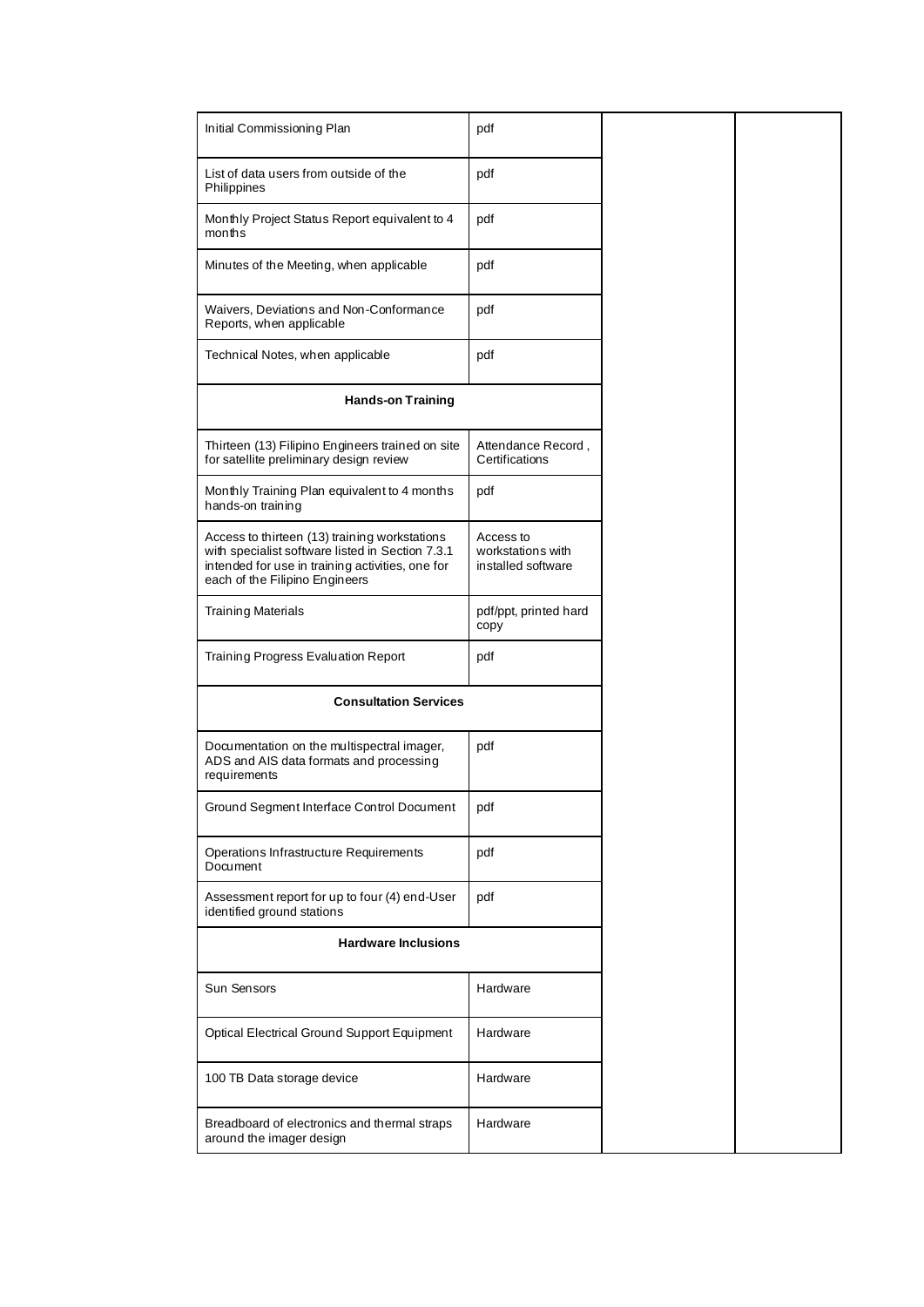| Imager mounting and isolation system | Hardware |  |
|--------------------------------------|----------|--|
| Solar cells                          | Hardware |  |
| Magnetometers                        | Hardware |  |

The above milestones and deliverables shall be regularly coordinated with the End-user. It shall be subject to review and evaluation by Technical Experts to be convened by the Enduser, together with partner agencies such as DOST-PCIEERD and the Philippine Space Agency, among others.

# 13. Other Terms and Conditions

Should there be any discrepancy with any of the technical requirement/s and the Term Sheet, the requirement/s provided for in the latter shall govern.

The milestones and deliverables stated herein shall be transferable to the PhilSA through the DOST-ASTI to continue succeeding activities on satellite development and its eventual launch and operation.

Any other term, condition or provision not stipulated in this document will be covered by a separate agreement as proposed and agreed upon by the End-user and the Contractor.

| <b>AMR</b>    | Anisotropic magnetoresistive                   | IP<br>Intellectual Property |                                     |  |
|---------------|------------------------------------------------|-----------------------------|-------------------------------------|--|
| <b>ARQ</b>    | Automatic repeat request                       | IT                          | Information Technology              |  |
| <b>AOCS</b>   | Attitude and Orbit Control Subsystem           | <b>KHTT</b>                 | Know-how transfer and training      |  |
| <b>AIS</b>    | Automatic Identification System                | <b>LEOP</b>                 | Launch and Early Operations Phase   |  |
| <b>ADS-B</b>  | Automatic dependent surveillance-<br>broadcast | <b>LEO</b>                  | Low earth orbit                     |  |
| <b>AIT</b>    | Assembly, Integration and Test                 | <b>LVDS</b>                 | Low Voltage Differential Signaling  |  |
| <b>BCM</b>    | <b>Battery Charge Module</b>                   | <b>MCC</b>                  | Mission Control Center              |  |
| <b>BCR</b>    | Battery charge module                          | <b>MTF</b>                  | <b>Modulation Transfer Function</b> |  |
| <b>BPMN</b>   | <b>Business Process Modeling Notation</b>      | <b>OBC</b>                  | On-board computer                   |  |
| <b>CMOS</b>   | Complementary metal-oxide<br>semiconductor     | <b>OBDH</b>                 | On-board data handling              |  |
| CAD           | Computer-aided Design                          | <b>OS</b>                   | Operating System                    |  |
| CAN           | Controller area network                        | <b>PCB</b>                  | Printed circuit board               |  |
| <b>CONOPS</b> | <b>Concept of Operations</b>                   | <b>PDHU</b>                 | Payload data handling unit          |  |
| <b>CVS</b>    | Concurrent version systems                     | <b>PDF</b>                  | Portable Document Format            |  |
| <b>DMM</b>    | Digital multimeter                             | <b>PDM</b>                  | Power distribution module           |  |

## Annex A: Acronyms and abbreviations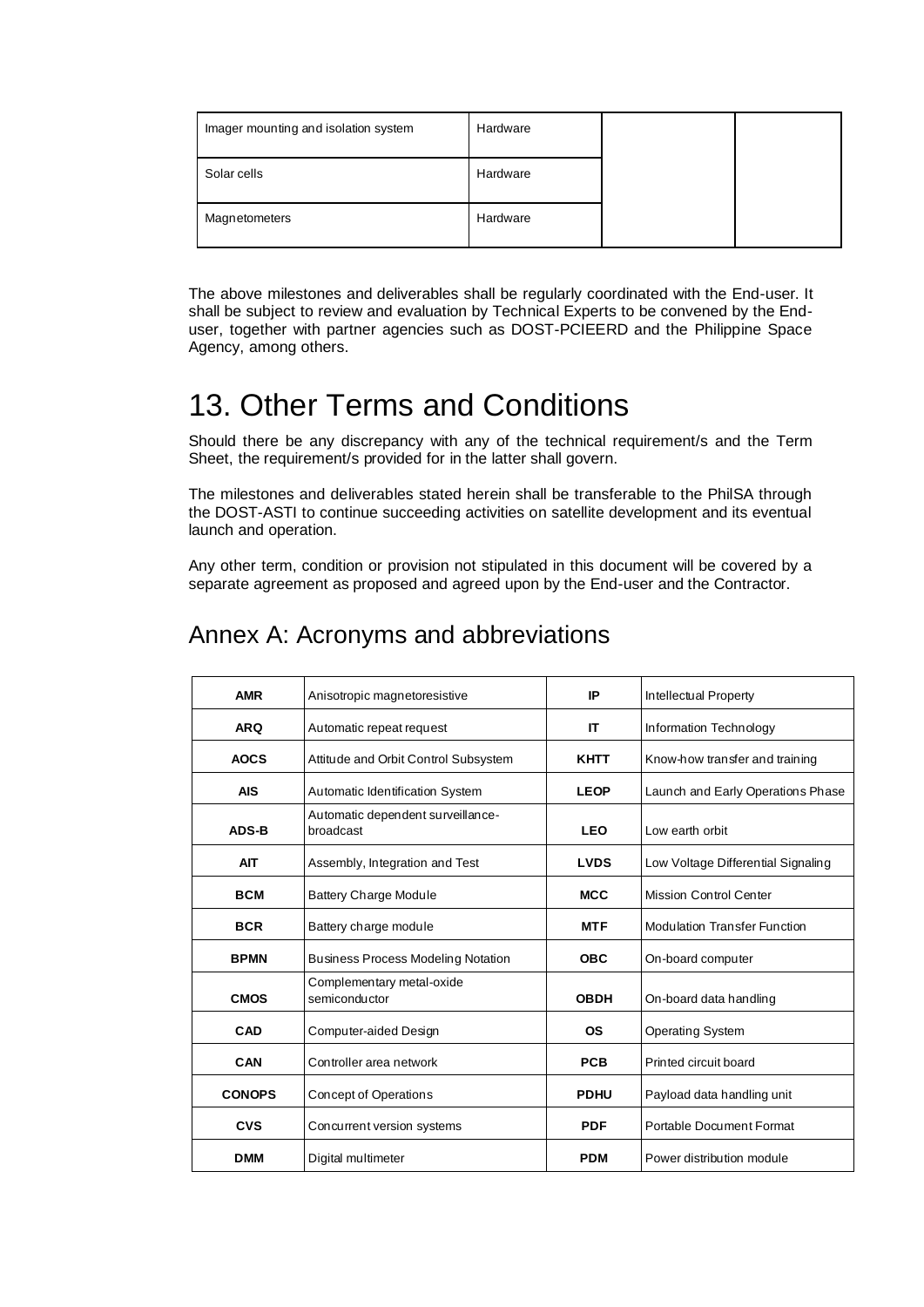| <b>DOST</b>         | Department of Science and Technology                                                           | <b>PDR</b>    | <b>Preliminary Design Review</b>      |
|---------------------|------------------------------------------------------------------------------------------------|---------------|---------------------------------------|
| <b>DOST-ASTI</b>    | Department of Science and Technology-<br>Advanced Science and Technology<br>Institute          | <b>PFM</b>    | Proto-flight model                    |
| <b>DOST-PCIEERD</b> | Philippine Council for Industry, Energy and<br>Emerging Technology Research and<br>Development | <b>PhilSA</b> | Philippine Space Agency               |
| <b>EMC</b>          | Electromagnetic compatibility                                                                  | RF            | Radio frequency                       |
| EO                  | Earth Observation                                                                              | <b>RTOS</b>   | Real-time operating system            |
| <b>EVT</b>          | Environmental Verification and Test                                                            | <b>SNR</b>    | Signal-to-noise ratio                 |
| <b>FPGA</b>         | Field-programmable gateway array                                                               | <b>SMA</b>    | Subminiature version A                |
| <b>FOV</b>          | Field of view                                                                                  | <b>SoC</b>    | System-on-chip                        |
| <b>GPS</b>          | Global positioning system                                                                      | <b>SysML</b>  | Systems Modeling Language             |
| <b>GRS</b>          | Ground receiving station                                                                       | <b>TTC</b>    | Telemetry, Tracking and Command       |
| <b>GSD</b>          | Ground sample distance                                                                         | <b>TVT</b>    | Thermal vacuum test                   |
| HDL                 | Hardware Description language                                                                  | <b>UPD</b>    | University of the Philippines Diliman |
| <b>HDRM</b>         | Hold-Down Release Mechanism                                                                    | <b>UML</b>    | Unified modeling language             |

## Annex B: Description of Deliverables

#### **A.Project Kick-off**

In this project review, the contractual baseline and the corresponding practical steps forward shall be agreed upon by the Contractor and End-user. To achieve this, it is essential that the Contractor discuss the following:

1. Project Kick-off documentation

This documentation shall present all pertinent information to the project kick-off such as: -Breakdown of organization, leadership, roles and responsibilities -Initial concepts of design and operation -Project milestones and schedule -Key risks and issues

2. Project Management Work Plan

The project management plan shall include the following: -Overview of project objectives, scope and lifecycle -Description of the deliverable items and their corresponding milestones and acceptance criteria -Compliance approach -Product assurance -Identification and management of suppliers, subContractors and stakeholders -List and schedule of long-lead and critical components -Management of potential risks and issues -Key project decisions -Project control including performance metrics -Change management -Resource and facilities management

#### 3. Master Schedule

The master schedule shall be regularly updated and submitted to the End-user at major reviews. This shall also be provided should the End-user request for it after the Contractor implement key changes or decisions to the project.

#### 4. Risk Register

Each entry shall be logged with the following details: -A unique reference number -Details of the risk item such as origin, dependencies, etc.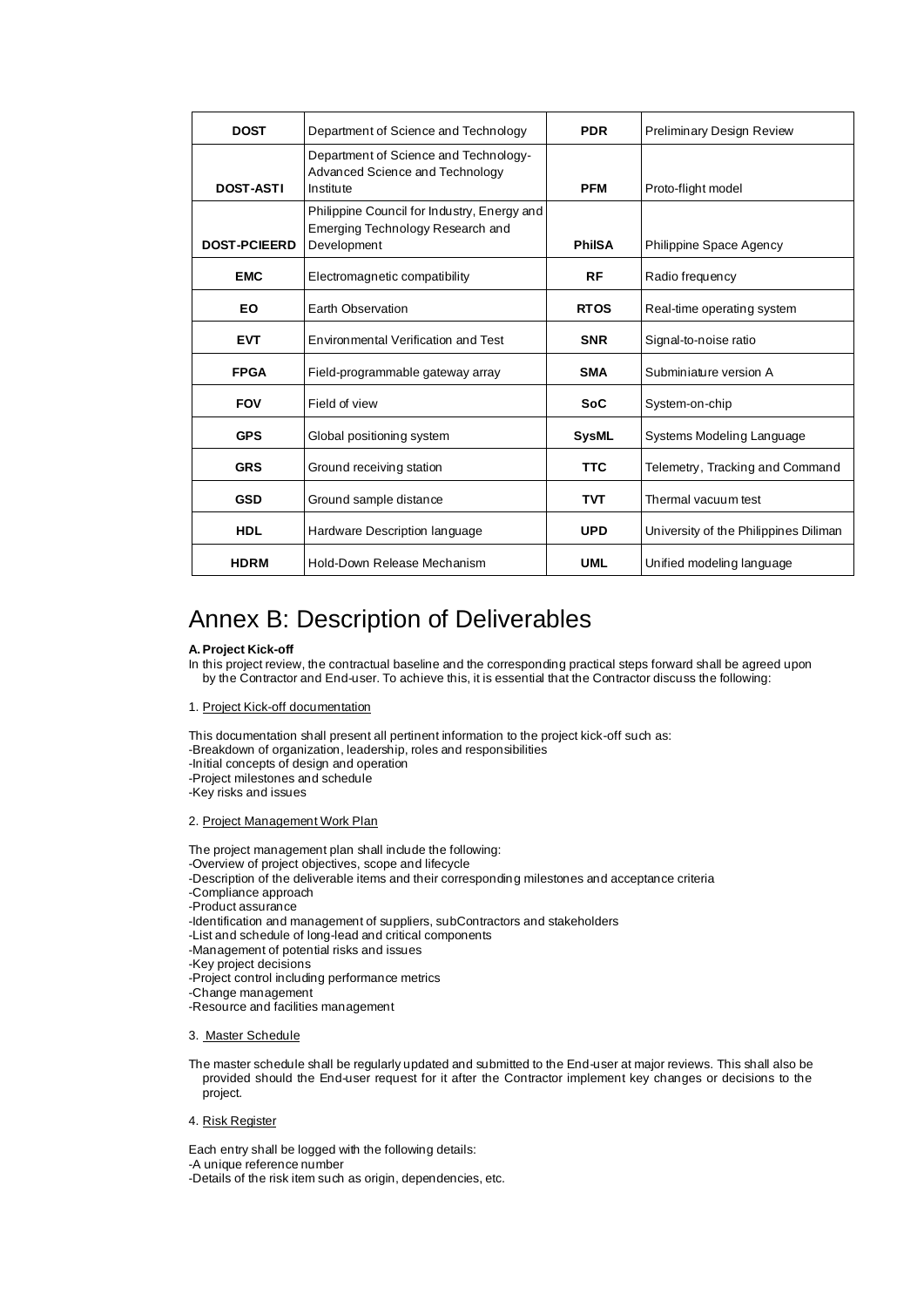-Risk score -Risk owner -Risk mitigation steps -Expected resolution or closure date -Current status

#### 5. Minutes of the Meeting

-Detailed notes that serves as an official written record of a meeting

#### 6. Waivers, Deviations, and Non-Conformance Reports

-Documents that details non-conformance identified in a quality audit or process review

#### 7. Technical Notes

-Short article that provides a brief description of a specific development, technique or procedure

#### **B. Qualification Status Review (QSR)**

- This review will present the qualification status of the baselined equipment, establishing its heritage and the expected development paths. Updates on how meeting the system requirements is envisioned shall also be reported. Descriptions of similar items under Project Kick-off apply under QSR.
- 1. Action Register
- -Documentation of the critical tasks, target dates, and ownership responsibilities to review the overall training program

#### 2. QSR Documentation

- includes the design standard, built standard, configuration and qualification status against requirements
- Verify the acceptability of the design specifications and plans with respect to requirements
- Delivered in Microsoft PowerPoint format and will contain the slides presented as part of the Kick-Off review

#### 3. Monthly Project Status Report equivalent to 2 months

- Detailed description of training tasks and activities per person and any general training events that took place. The report shall include progress, achievement, work in progress, upcoming tasks and mentor's/ training manager's comments. Any relevant recommendations from the Filipino Engineers are also included, if any.

#### **C. Remote Training**

- 1. 30 Filipino Engineers, Scientists and Researchers trained through online lectures and courses
- Introductory theory training courses via videoconferencing wherein the training recipients are participants nominated by the End-user, including and not limited to the selected Filipino Engineers.
- Each Filipino Engineer will attend the introductory training modules relevant to their area of specialization
- All online meetings and reviews related to the theoretical part of the training shall involve the nominated personnel of the End-user.
- Certificates are given to the participants after the theoretical training
- 2. Monthly Training Plan covering remote learning activities
- contains defined learning objectives and activities for the 13 Filipino Engineers
- includes methods of assessment to track progress along feedback mechanisms, as necessary
- 3. Training Materials
- hard copies and electronic copies of the theoretical lectures
- collection of textbooks or e-books to assist the participants with background reading

#### **D. Preliminary Design Review (PDR)**

The purpose of the PDR is to review the status of the preliminary design. The review will include:

- Overview of the mission concept and system design:
- Hardware and Software descriptions
- Block diagrams and layouts of hardware and Software
- Preliminary item ICDs.
- The ability of the solution presented to meet the mission requirements
- Initial requirements verification matrix to demonstrate how system requirements will be verified
- Update on the overall qualification status
- The status of the detailed design activities
- An update of performance budgets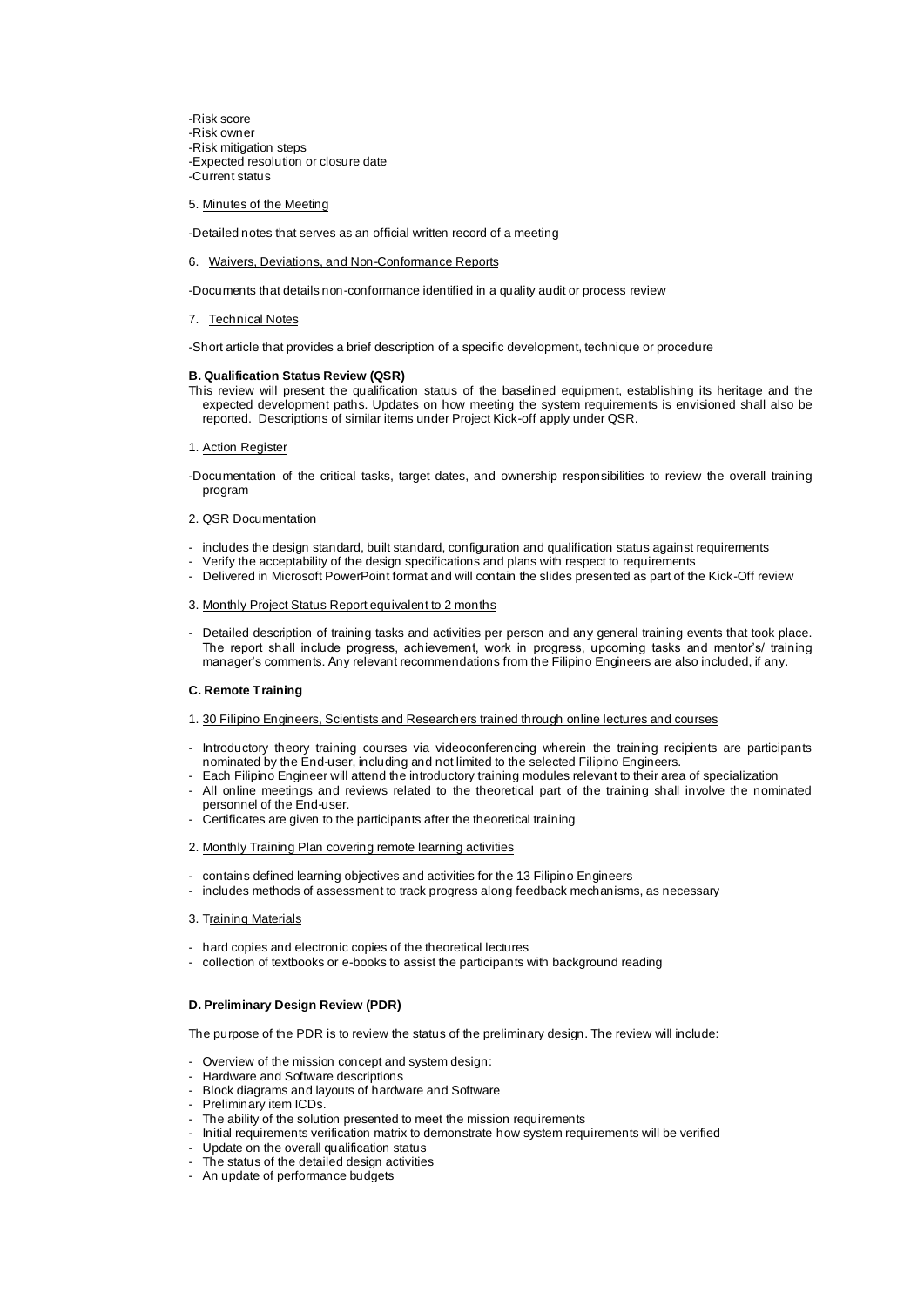- Status of suppliers and Subcontractors
- Long lead items
- Project schedule and Milestones
- Status of Deliverable Items
- Key risks
- The status of the project Action Item List

Descriptions of similar items under Project Kick-off and QSR apply under PDR.

- 1. PDR Data Package
- The PDR data pack will be delivered in Microsoft PowerPoint format and will contain the slides presented as part of the PDR review. The slides will address the areas as identified in the PDR definition provided above
- 2. Initial System Verification Plan
- A document baselined after the comments from the PDR are incorporated
- Plan shall include the following:
- System verification scope, Verification events, Requirements verification, Integration and test flow overview, Environmental test requirements, System testing overview, Integrated Satellite Functional Test Plan, System End-to-End Test, and Additional Regression Tests
- 3. Satellite Failure Modes Effects and Criticality Analysis (FMECA)
- reliability evaluation/ design technique which examines the potential failure modes within a system and its equipment in order to determine the effects on equipment and system performance
- The Satellite FMECA will contain the following information at preliminary level:
- Qualitative assessment of system reliability, Sub-system interface diagram, Sub-system interface failure modes, Failure modes severity and criticality assessment, System end failure effects and mitigation

#### 4. Initial Satellite AIT Plan

- define plans for assembly, integration, and test of all the equipment deliverable item, which shall include the following:
- Summary of all key AIT facilities, including those of Subcontractors
- Summary of project responsibilities
- Summary of AIT process controls, including non-conformance controls
- Identification of any applicable special process documentation (as required)
- Example AIT Timeline
- AIT Flow Chart showing order of assembly and inspection points
- Description of the activities identified on the Flow Chart

#### 5. Initial Launch Integration Plan

- The purpose is to define plans for the fulfilment of the launch interfacing activities between the launch provider and the Contractor. These plans will start from the Contractor confirming the chosen launcher is compatible with the satellite specification up until shipping for the start of launch campaign. It is also possible that a summary of activities will be provided detailing the launch campaign operational plan.
- The Launch Integration Plan shall include the following:
- Compliance Matrix for confirming the spacecraft is technically compliant with the chosen launcher
- Summary of the Contractor's launch responsibilities
- Description of the launch activities that will be required from Launch Contract signing till shipping to launch site
- Launch Interfacing timeline
- Plan of the meetings expected to be held between the launch provider and the Contractor
- List of deliverable documents that the Contractor will produce during the launch Integration activities
- Launch shipping plan
- Launch site operation plan

#### 6. Initial Commissioning Plan

- The purpose is to capture the planning activities that have taken place with respect to the commissioning phase of the project.
- The initial plan shall include:
- Definition of Commissioning phases
- Identification of resources needed
- Identification of documentation to be produced ready for commissioning
- Initial timeline of activities during commissioning period

Identification of Ramp up activities to be performed during a build and test phase

#### 7. List of potential data users outside the Philippines

List of public, private or commercial users that may use images taken by the satellite for profit or non-profit purposes.